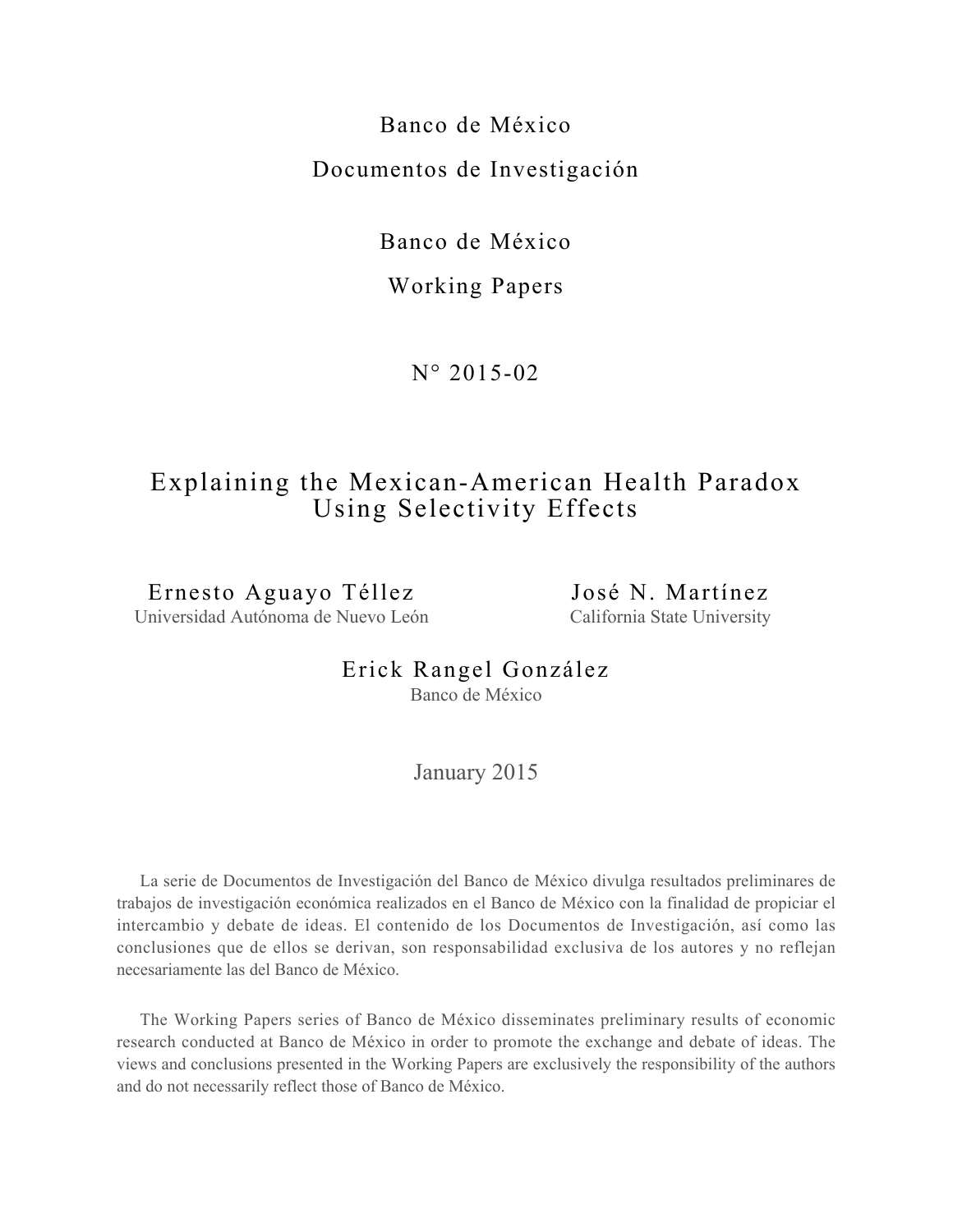Working Paper  $2015 - 02$ 

# Explaining the Mexican-American Health Paradox Using Selectivity Effects

Ernesto Aguayo Téllez<sup>†</sup>

Universidad Autónoma de Nuevo León

José N. Martínez $^{\ddagger}$ California State University

# Erick Rangel González<sup>§</sup>

Banco de México

Abstract: While typically socioeconomically disadvantaged, Mexican migrants in the United States tend to have better health outcomes than non-Hispanic Whites. This phenomenon is known as the Hispanic Health Paradox. Using data from Mexico and the United States, we examine several health outcomes for non-Hispanic Whites and Mexicans in the United States and in Mexico and employ Blinder-Oaxaca decompositions to help explain the paradox. We find evidence that selectivity is playing a significant role in the relatively healthy status of Mexican migrants in the United States. More importantly, there is evidence that health selectivity is a complex process and its effects typically do not work the same way for different health conditions and across genders. We also find evidence that some of migrants' health advantages are lost as they spend more time in the United States. Keywords: International Migration; Mexico; Selectivity; Health Paradox

JEL Classification: I10, F22, O15

Resumen: A pesar de típicamente contar con desventajas socioeconómicas, los inmigrantes mexicanos en los Estados Unidos suelen tener mejores resultados en salud que los blancos no hispanos. A éste fenómeno se le conoce como la Paradoja de Salud Hispana. Usando datos para México y Estados Unidos, nosotros analizamos varios resultados de salud para los blancos no hispanos y para los mexicanos viviendo en los Estados Unidos y en México empleando descomposiciones Blinder-Oaxaca para ayudar a explicar la paradoja. Encontramos evidencia de que la selectividad juega un papel significativo en el estatus relativo de salud de los migrantes mexicanos en los Estados Unidos. Más importante, existe evidencia de que la selectividad en salud es un proceso complejo y de que sus efectos no operan de la misma forma para las diferentes condiciones de salud y de género. Adicionalmente, encontramos evidencia de que algunas de las ventajas de salud de los migrantes se pierden conforme ellos viven más tiempo en los Estados Unidos.

Palabras Clave: Migración Internacional; México; Selectividad; Paradoja de Salud

<sup>&</sup>lt;sup>T</sup> Facultad de Economía. Email: ernesto.aguayotl@uanl.edu.mx.

<sup>&</sup>lt;sup>‡</sup> Accounting, Finance and Economics Department, Dominguez Hills Campus. Email: jnmartinez@csudh.edu.

x Dirección General de Investigación Económica. Email: erick.rangel@banxico.org.mx.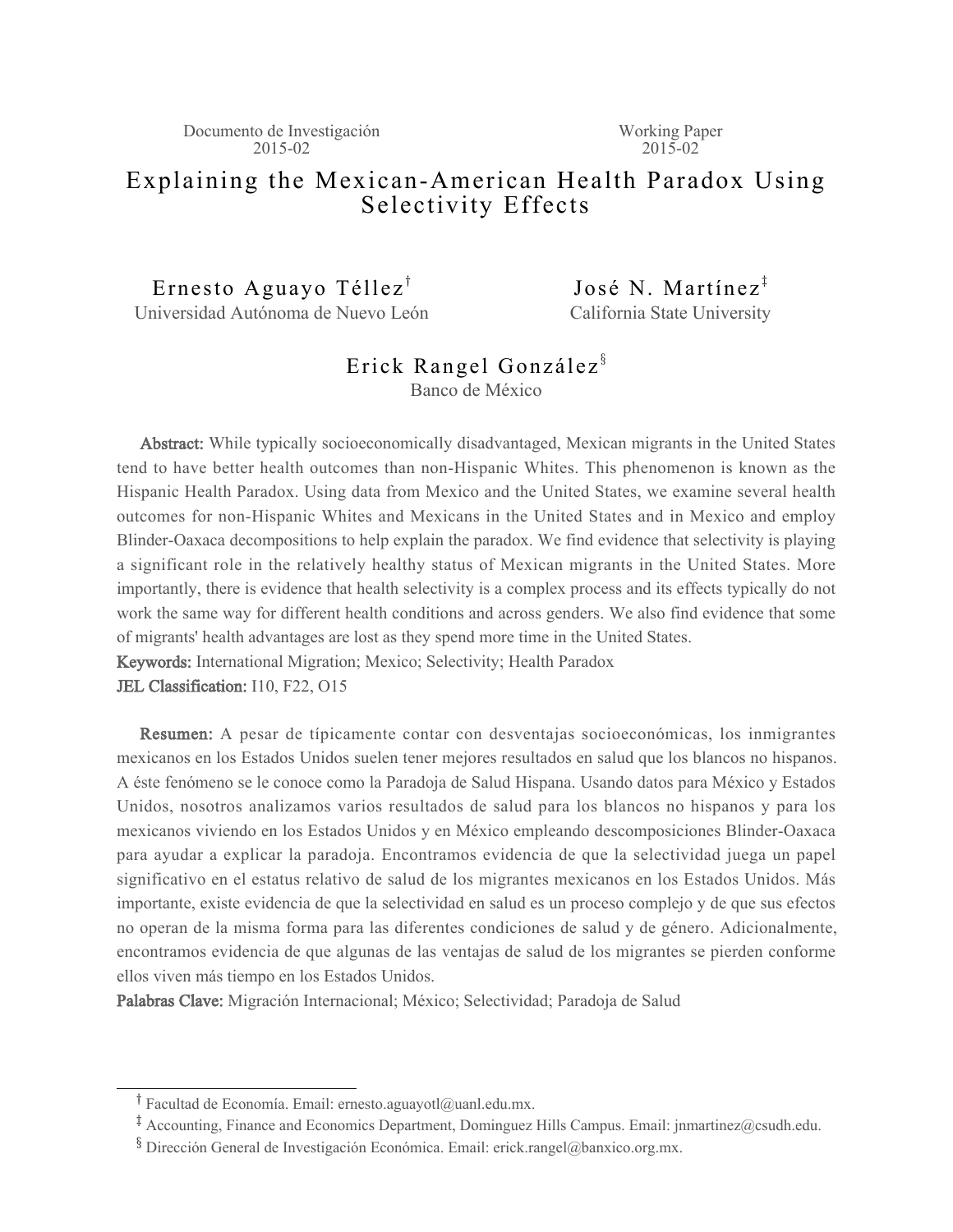#### **1. Introduction**

According to the 2010 U.S. Census, Mexican migrants in the U.S. constitute the largest and more rapidly growing foreign-born population in the country. Mexican-Americans represent more than 10% of the total U.S. population and about two thirds of the Hispanic population in the U.S. However, Mexican migrants tend to be economically disadvantaged not only with respect to the native-born population but also with respect to most migrant groups (Trejo, 1997; Passel and Cohn, 2009).

The health literature generally concurs that socioeconomically disadvantaged individuals have low levels of health. However, researchers have found that Mexican migrants and other Hispanic groups in the U.S. tend to have better health, measured by ageadjusted mortality rates and several morbidity measures, than non-Hispanic Whites. This condition holds even though migrants possess lower levels of human capital and tend to work and live in less-advantaged socioeconomic environments. However, this phenomenon is not exclusive to the U.S. or to Hispanics as it applies to other countries and to other foreign-origin population groups (Urquia et al., 2012; Akresh and Frank, 2008). This phenomenon is typically referred to as the Hispanic Health Paradox (HHP), and it has motivated researchers from different disciplines to investigate about its existence and potential explanations.

Trying to explain the lower mortality for Hispanic migrants, Palloni and Arias (2004) proposed three "standard" explanations to the paradox in the U.S.: data artifacts, cultural effects, and migrant selectivity. The first theory states that the paradox is generated by three data artifacts (ethnic identification, age misreporting, and mismatches of records) affecting the accurate estimation of mortality rates. The cultural effects theory states that culture is reflected in family structure, social networks, and behaviors that affect mortality and health conditions of its members. This hypothesis suggests that Hispanic migrants benefit from belonging to a culture with closer relationships with their kind, even when residing in another country. This implies that, as migrants become more immersed in the acculturation process of their host country, the positive cultural health effects might diminish and eventually disappear.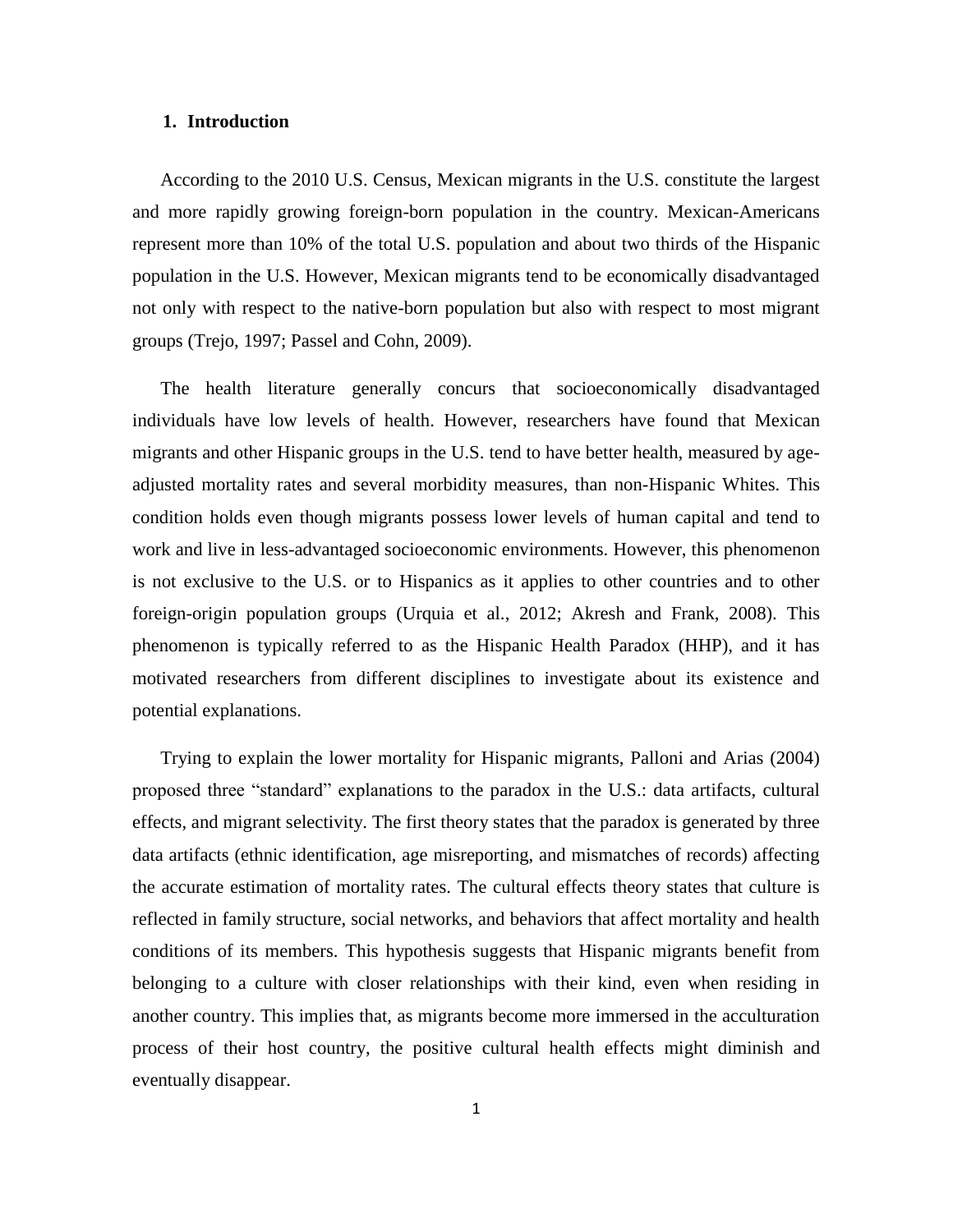The migrant selectivity theory is based on two separate hypotheses: the "salmon bias effects" and the "healthy migrant effects". According to the salmon bias hypothesis, migrants are more likely to return to their countries of origin when they become ill or have poor health. However, Abraido-Lanza et al. (1999) find that the phenomenon still applies to Puerto Ricans, whose mortality data is still captured once in Puerto Rico, and to Cubans, who typically do not return to their country of origin.

The healthy migrant hypothesis suggests that migrants in the U.S. were not randomly drawn from the health distribution in their countries of origin. In this context, positive (negative) health selectivity implies that Mexican migrants in the U.S. would perform better (worse) than non-migrants in Mexico when compared to other population groups in the U.S. Interestingly, the concept of migrant selectivity is not exclusive of the health research. Selectivity of Mexican migrants in terms of skills and education has also been researched in the migration literature, but its nature seems to depend primarily on the source of the data, Martinez (2013). Some studies relying on U.S. data claim to have found evidence of positive skills/education selectivity (Chiquiar and Hanson, 2005; Orrenius and Zavodny, 2005), while some studies relying on Mexican data claim to have found evidence of negative selectivity (Ibarraran and Lubotsky, 2007; Moraga, 2011). These conflicting results highlight the problems in relying only on one source of data when considering the potential selectivity of Mexican migrants in the U.S. Accordingly, the analysis of the potential health selectivity of migrants requires a comparison between migrants and nonmigrants in the sending countries at time of migration (Jasso et al., 2004).

Taking a more appropriate approach, several studies have considered the relative health status of Mexican migrants while considering also the non-migrant population in Mexico (Riosmena et al., 2013; Bostean, 2013; Rubalcava et al., 2008). For the most part, these studies have found some evidence of positive health selectivity of Mexican migrants to the  $U.S^1.$ 

This study considers data from the National Health Interview Survey (NHIS) and the Mexican Family Life Survey (MxFLS) to analyze the relative performance of Mexican migrants in the U.S. and the non-Hispanic White population, the Hispanic Health Paradox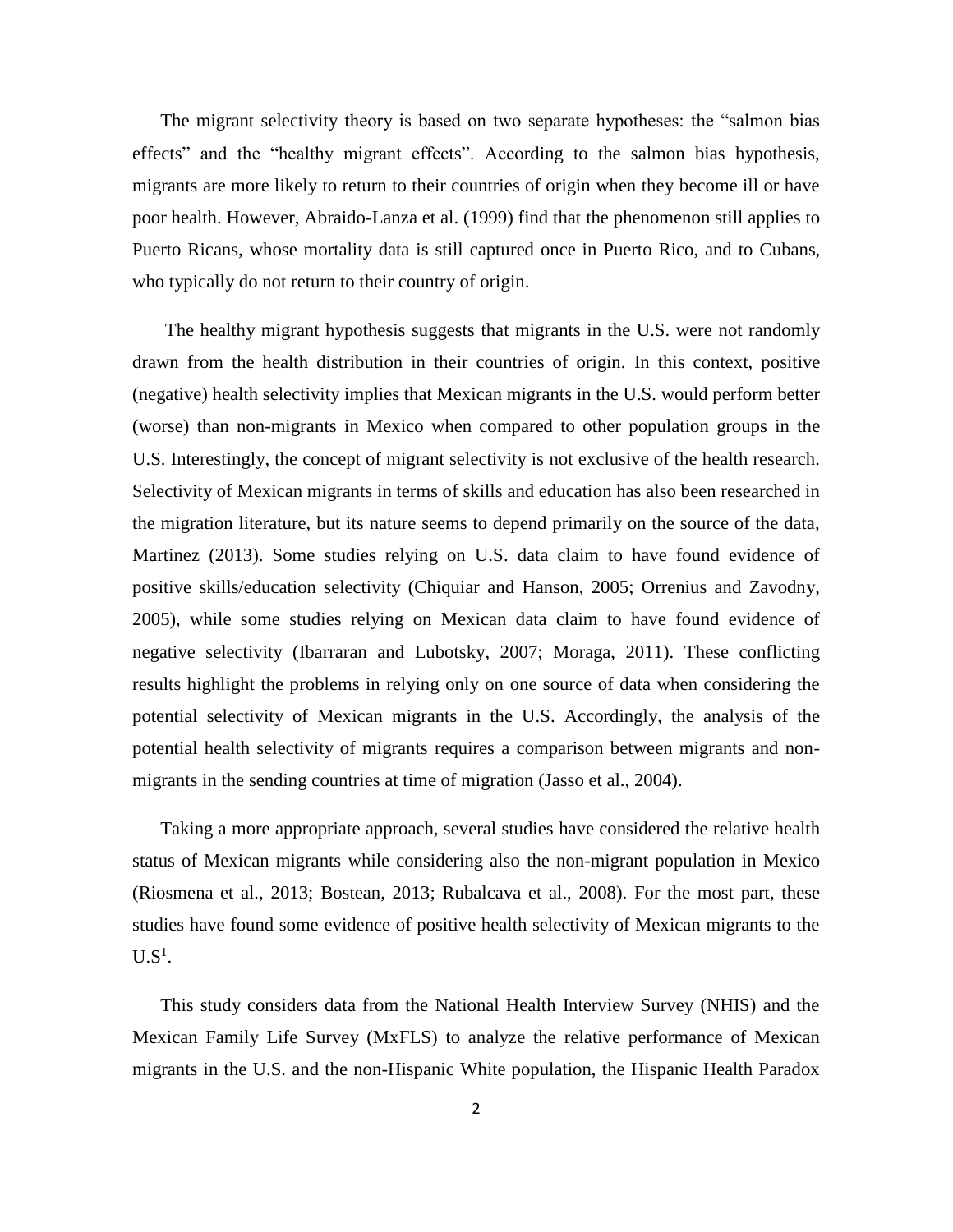(HHP). The main contribution of the paper is the use of Oaxaca-Blinder decompositions to explain the HHP via the effects of health selectivity of Mexican migrants in the U.S. while explicitly considering the population where they are drawn from, the non-migrant population in Mexico. The separate analysis for several health conditions and across genders helps to assess the level of complexity of health selectivity effects on the relative health status of Mexican migrants in the U.S. This paper analyzes also the effects of acculturation by combining U.S. data on year of arrival with information on Mexicans living in Mexico but who eventually migrated to the U.S.

Contrary to other studies, our study finds that selectivity is playing a significant role in the relative health performance of Mexican migrants in the U.S. for males and females and for most health outcomes. Furthermore, we found evidence that health selectivity effects typically do not work the same way for different health conditions and across genders. We found evidence of positive health selection for some health conditions and negative selection for others. Finally, we found evidence that, although Mexican migrants in the U.S. possess some health advantages over non-Hispanic Whites due to selectivity, these health advantages eventually disappear and even reverse as they spend more time in the U.S.

### **2. Hispanics Health Conditions**

The empirical evidence that Hispanics in the U.S. tend to have better health conditions compared to non-Hispanic Whites and other groups with similar socioeconomic status is abundant, Singh and Miller (2004); Markides and Eschbach (2005). Controlling for socioeconomic and demographic characteristics, Sorlie et al. (1993), Hummer et al. (2000), and Singh and Siahpush (2001) found that Hispanics have lower mortality rates than non-Hispanic Whites. Singh and Siahpush (2002) found that foreign-born Hispanics have lower mortality rates than Hispanics born in the U.S., and this in turn have lower mortality rates than non-Hispanic Whites. In addition, Abraido-Lanza et al. (1999) and Hummer et al. (2000) found lower mortality rates for Mexican-Americans and other Hispanic groups compared to Cubans and Puerto Ricans, and LeClere et al. (1997) found that Mexican-Americans have lower mortality rates than African-Americans. Dividing by age cohorts,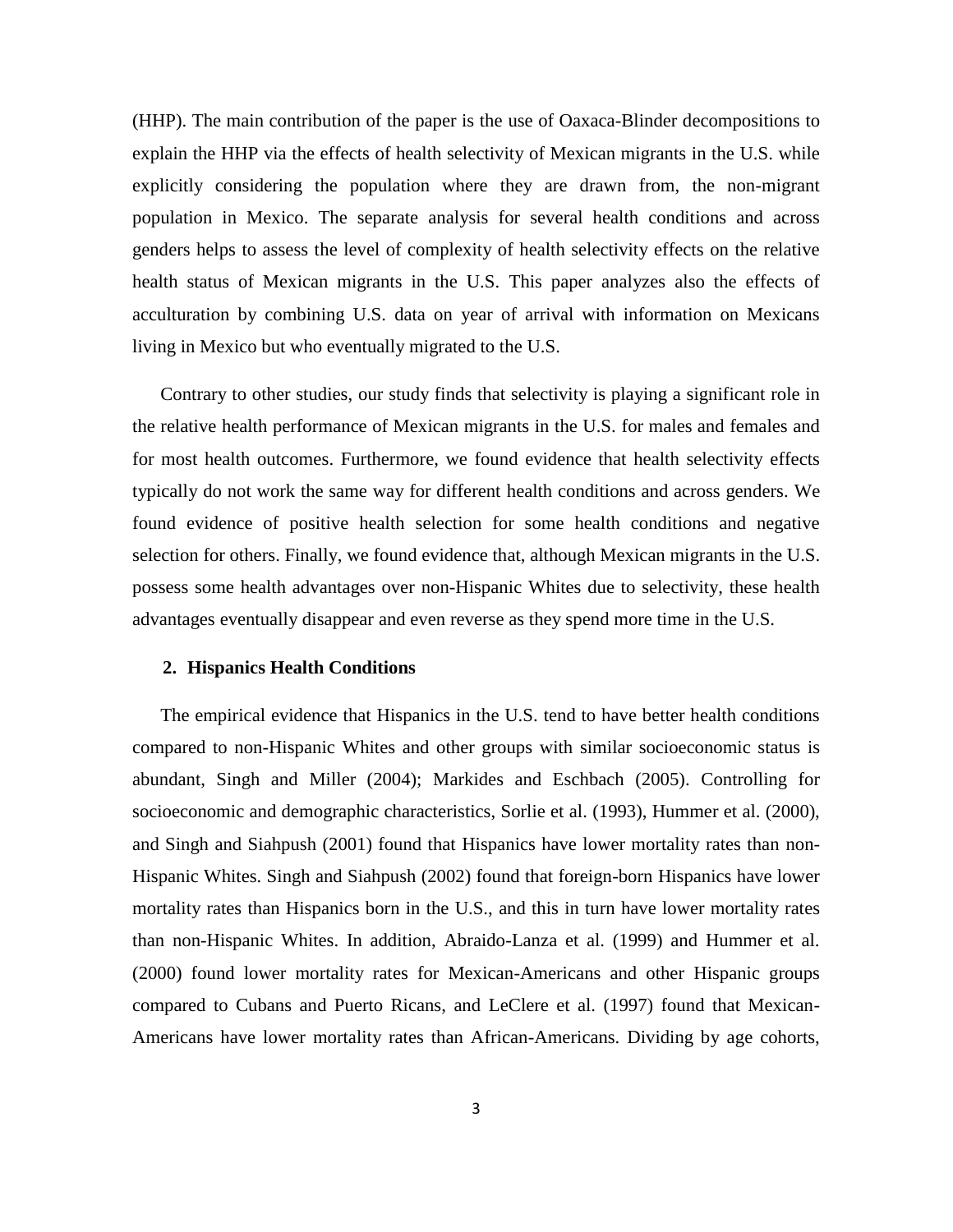Hummer et al. (1999) and Palloni and Arias (2004) found that middle-age and elderly Mexican-Americans have lower mortality rates than non-Hispanic Whites.

In addition to mortality, some studies have analyzed some morbidity outcomes in particular. Health advantages for Mexican-born individuals compared to non-Hispanic Whites are reported for prostate, breast, lung and bronchus, and colon cancer, the four most prevalent cancer types (National Alliance for Hispanic Health, 2001; Glanz et al., 2003), all types of heart diseases, emphysema, asthma and other respiratory diseases (National Center for Health Statistics, 2004), hypertension (Bell et al., 2002), ulcers, arthritis and chronic joint symptoms (National Alliance for Hispanic Health, 2001), depression (Ostir et al., 2003), substance abuse and anxiety disorders (Grant et al., 2004), and birth-weight outcomes (Collins et al., 1998; Pearl et al., 2002). Other literature documents a health advantage using morbidity outcomes for Mexican-Americans: Acevedo-García et al. (2007) for birth-weight outcomes, Hummer et al. (2007) for infant mortality, and Alegria et al. (2004) for psychiatric disorders.

However, researchers have found that Hispanics in general and Mexican-Americans in particular do not present a health advantage in all health outcomes. For example, chronic liver disease is a leading cause of death among Hispanics, but not for non-Hispanic Whites. Ford et al. (2002) found that between 1988 and 1994 Mexican-Americans have higher levels of metabolic syndrome compared to non-Hispanic Whites. Cowie et al. (2006) estimated that Mexican-Americans were 100% more likely to be diagnosed with diabetes than non-Hispanic Whites for the period 1999-2002. Hertz and Unger (2006) found that Mexican-Americans were significantly more likely than non-Hispanic Whites to be treated for diabetes. Ogden et al. (2006) and Flegal et al. (2002) found higher rates of obesity and overweight for Mexican-Americans compared to non-Hispanic Whites. In addition, mellitus, HIV infection among 1-4 year olds and 15-24 year olds, neural tube defects, depression, tuberculosis, and homicide rates are higher among Mexican-Americans and other Hispanics than among non-Hispanic Whites (National Alliance for Hispanic Health, 2001).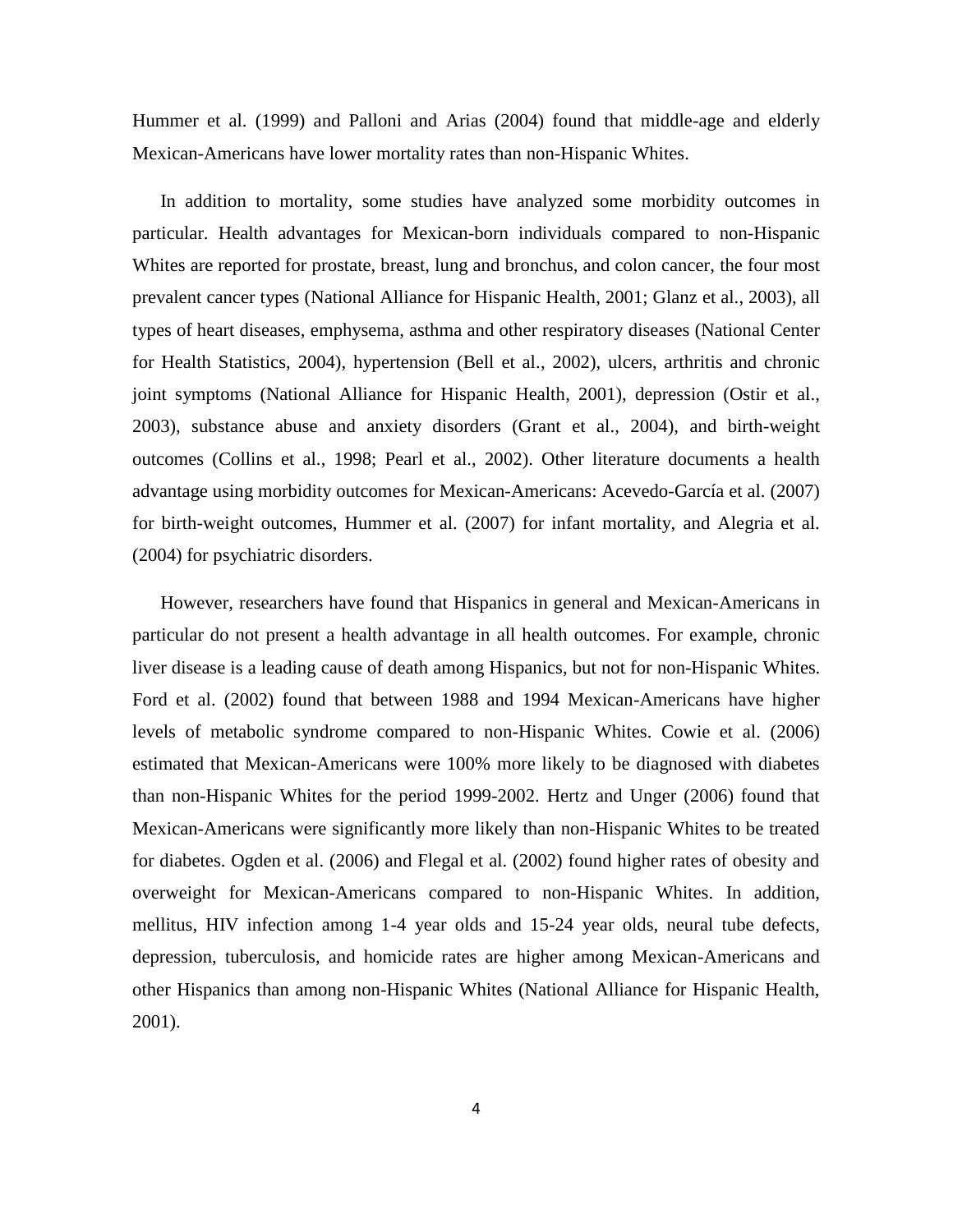Some of the conflicting evidence of the relative health status of Hispanics and Mexican migrants in particular can be better understood by considering the effects of the acculturation process in the U.S. The literature on the relative health status of Hispanics tends to cite positive cultural effects and negative effects of acculturation in the U.S. Acculturation is presented in the literature as a gradual process by which immigrants adopt the values, behaviors, and traits of their host country and replace those of their country of origin (Hunt et al., 2004). Acculturation has been cited as a key factor explaining the reduction of the health advantage of Hispanics as they spend more time in the U.S. (Zambrana and Carter-Pokras, 2010). Kaushal and Kaestner (2010) found that self-reported health declines over time for Mexican-Americans. Antecol and Bedard (2006), using Body Mass Index document a loss of the health advantage for Mexican-American women compared with non-Hispanic Whites and a reduction of the health advantage for Mexican migrant men. Similarly, Abraido-Lanza et al. (2005) found that greater acculturation is positively correlated with unhealthy behavior and increasing risk factors. Ceballos (2011) suggests that acculturation explains in part the reduction in the advantage on infant and maternal health of Mexican migrants compared to non-Hispanic Whites.

### **3. Data**

This study uses data from the U.S. National Health Interview Survey (NHIS), conducted by the National Center for Health Statistics, and data from the Mexican Family Life Survey (MxFLS), conducted in Mexico. The NHIS is an annual household survey representative at the national level and contains socioeconomic information and information on several health measures<sup>2</sup>. The 2002 data contains information on roughly 31,000 adults. The MxFLS is a longitudinal survey that collects information in Mexico on socioeconomic status, migration, health conditions, and others. This survey is statistically representative at the national, urban, rural, and regional level in Mexico and was conducted in 2002 and 2005. The 2002 wave contains information on approximately 35,000 individuals. The second wave of the MxFLS in 2005 allows us to identify those residents of Mexico in 2002 that migrated to the U.S. within the next 3 years.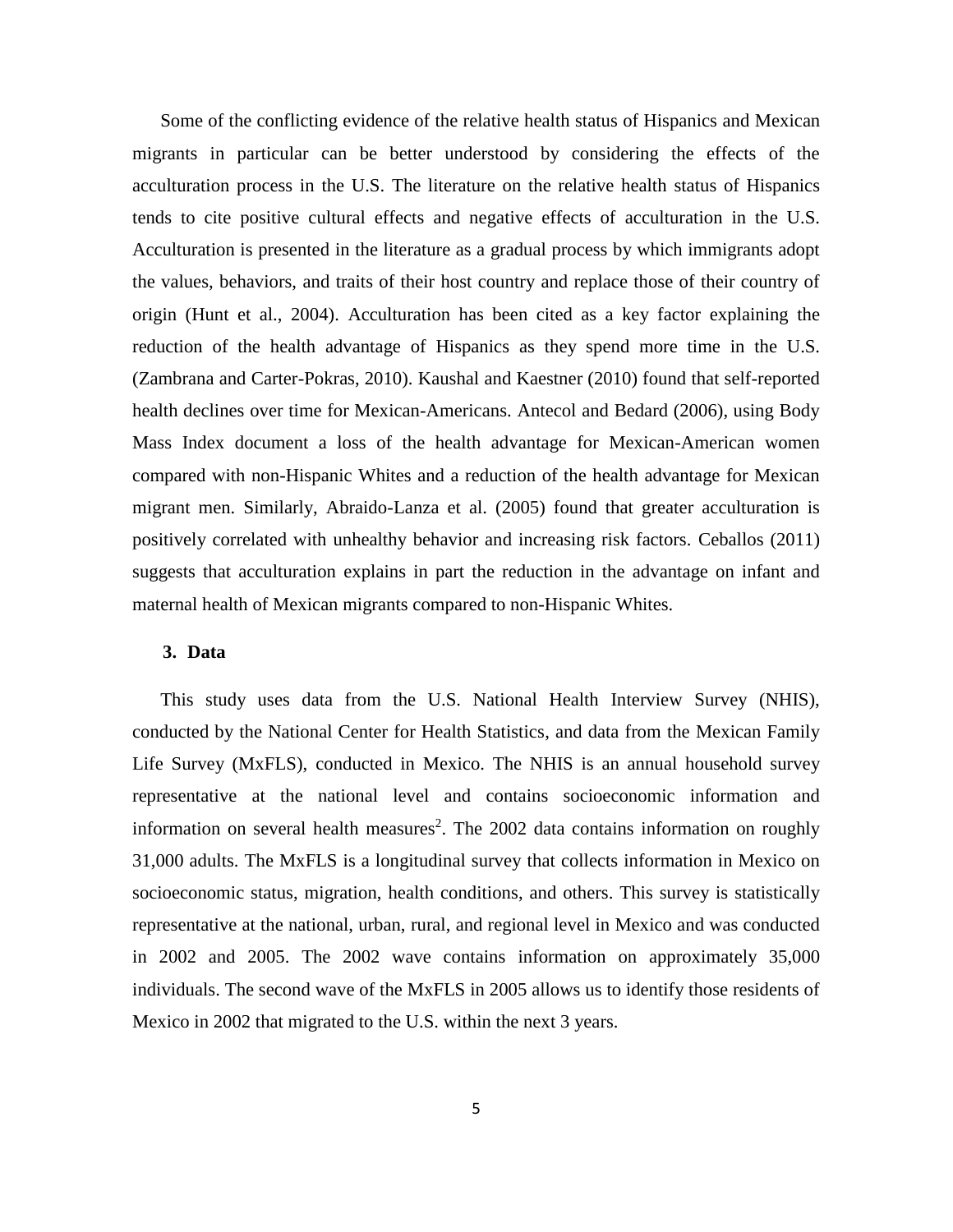Table 1 presents summary statistics for the 2002 NHIS and MxFLS data on adults (18- 64 years of age), for males and females separately. The econometric analysis is also conducted separately by gender based on the evidence from the migration literature that suggests significant differences in the motivation to migrate between males and females (Martinez, 2013; United Nations, 2006). Also, there are important differences between males and females in terms of medical care access and utilization rates for Mexican migrants to the U.S. (Gorman et al., 2010; Rubalcava et al., 2008).

Health conditions in the two datasets refer to diagnosed conditions.<sup>3</sup> The first column represents non-Hispanic Whites surveyed in the NHIS, the second column Mexican-born migrants surveyed also in the NHIS, and the third column Mexican residents from the MxFLS. The MxFLS data excludes future migrants from the sample<sup>4</sup>. The analytical sample is obtained via list-wise deletion so that the analysis for all conditions employs the same sample.

#### ('Insert Table 1 Here')

The first section of Table 1 presents statistics on the six diagnosed outcomes considered for all three groups and the second section presents statistics on some of the potential determinants of these health conditions. Statistics show that, relative to non-Hispanic Whites, Mexican male migrants in the U.S. have lower prevalence of cancer, heart condition, hypertension, and ulcers, but not significantly different rates for obesity and diabetes. Compared to non-migrants in Mexico, Mexican male migrants in the U.S. tend to have significantly higher levels of hypertension but lower rates for ulcers. Comparing nonmigrant males in Mexico and non-Hispanic Whites, the statistics suggest that non-migrants males in Mexico have significant lower levels of cancer, heart condition, hypertension, and obesity, but not significantly different rates for diabetes and ulcers.

The comparison between non-Hispanic White females and Mexican female migrants follows for the most part the same pattern as for men, except for diabetes and obesity. Female migrants have significantly higher rates of diabetes and obesity than non-Hispanic White females. Mexican female migrants also have significantly lower rates of diabetes, obesity, and ulcers than non-migrants in Mexico. For the most part, the statistics in Table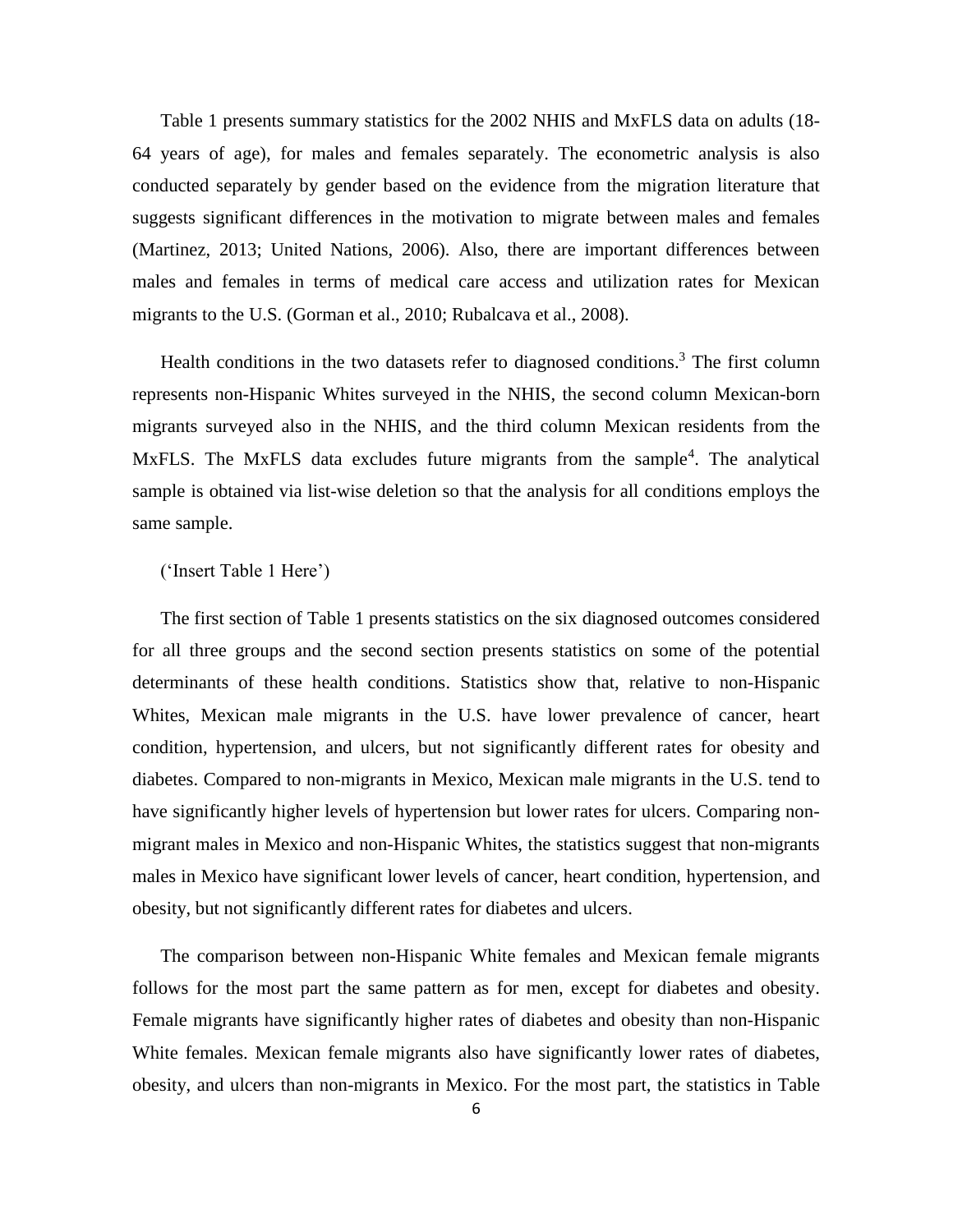(1) seem to suggest that Mexican migrants in the U.S. tend to have better health outcomes than non-Hispanic Whites. However, lower healthcare access and utilization among Mexican-origin migrants has been found to lead to underreporting of many major chronic health conditions. Indeed, Gorman et al. (2010) suggest that their health advantage might be due to their lack of knowledge about their own poor health, especially for males.

In terms of observed characteristics, both male and female Mexican migrants in the U.S. tend to be younger and more likely to be married than non-Hispanic Whites. Mexican migrants in the U.S. also tend to have less health coverage and tend to have larger families than non-Hispanic Whites, but have smaller families than non-migrants in Mexico. In terms of education, the statistics show, while significantly less educated than non-Hispanic Whites, Mexican migrants are considerably more educated than non-migrants in Mexico. This can also be observed using the highest years of education in family variable, which is measured in categories. Family income is measured in deciles, and it shows that Mexicans in the U.S. tend to have significantly lower levels than non-Hispanic Whites and nonmigrants in Mexico. Mexicans migrants in the U.S. tend to exercise regularly less than non-Hispanic Whites, but significantly more frequently than non-migrants in Mexico. The variable for whether or not they have ever smoked in their lifetime show that Mexicans in the U.S. tend to have lower prevalence than non-Hispanic Whites but higher prevalence than non-migrants in Mexico.

The last variable is included as an attempt to control for the level of acculturation process of Mexican migrants in the U.S. As mentioned before, acculturation has the potential to affect migrants' health outcomes and makes it difficult to know whether or not their observed characteristics have been affected by the acculturation process. Dummies for whether or not the migrant speaks English at home and the level of English proficiency have been used in the literature as proxies for acculturation (O'Malley et al., 1999; Zambrana and Carte-Pokras, 2010). Unfortunately, the NHIS only provides information on the language used during the interview. The vast majority of interviews for non-Hispanic Whites were conducted in English, while only around 40% of Mexican-born interviews were in English. We assume that the more "acculturated" migrants were more likely to conduct the interview in English than other migrants<sup>5</sup>.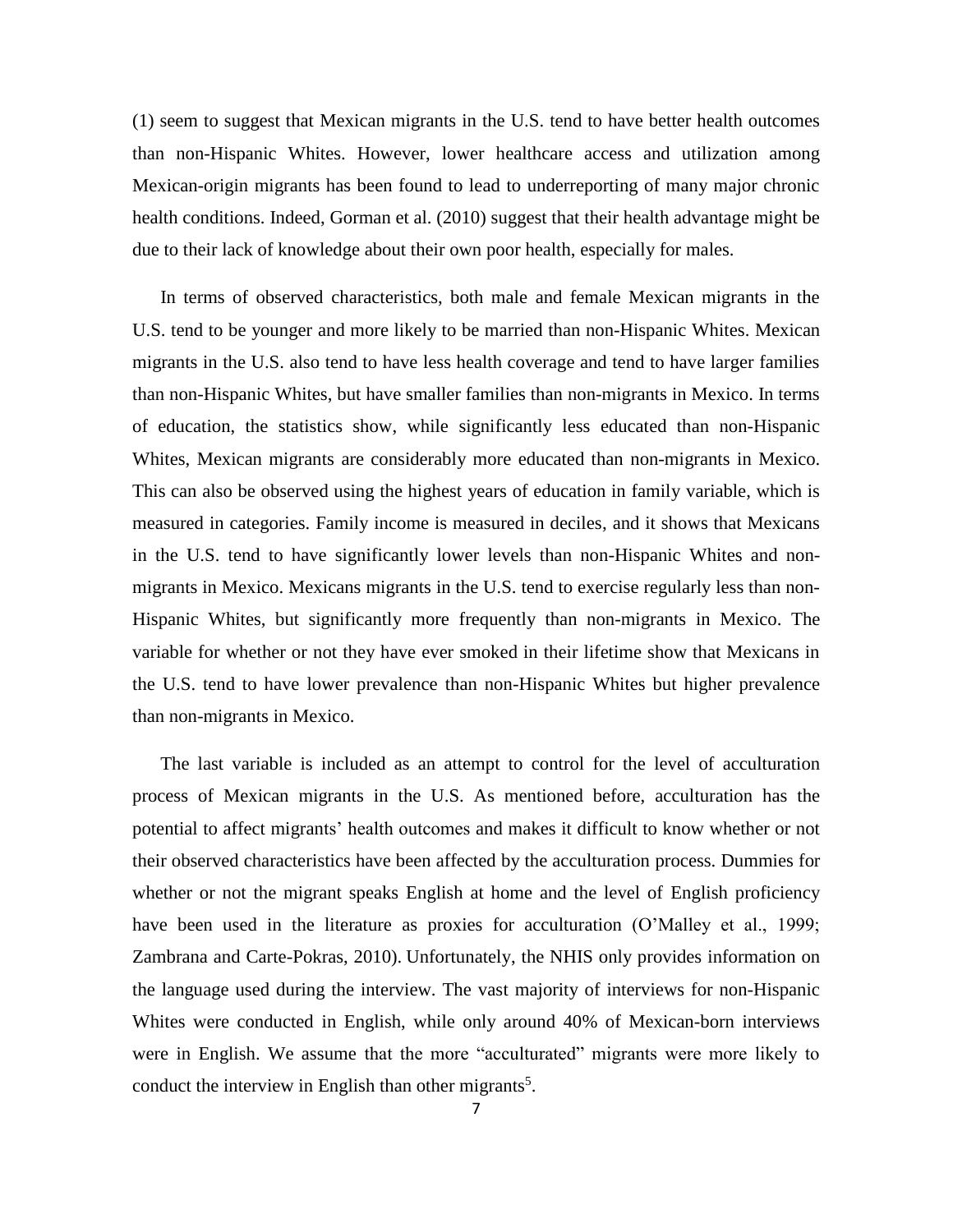As an additional step toward controlling for acculturation, we exclude from our sample all migrants who arrived to the U.S. as children (younger than 13 years of age). According to Rumbaut (2004), those who arrived to the U.S. in early childhood might have experiences and adaptive outcomes that are closer to U.S. born second generation. Myers et al. (2009) finds that the effects of early arrival in the U.S. are greater for English proficiency, education, and other socioeconomic indicators.

Overall, Mexican migrants in the U.S. tend to be younger and have better health outcomes than non-Hispanic Whites, except for diabetes and obesity. At the same time, they tend to have lower socioeconomic status, measured by education, earnings, and homeownership. The question is then, are Mexican migrants in the U.S. selected in terms of health outcomes or is their relative health performance a result of general conditions prevalent for all Mexicans? Finally, we consider whether or not any of these positive selectivity effects, if present, are negatively correlated with time spent in the U.S.

### **4. Methodology**

To analyze the relative health status of Mexican migrants and non-Hispanic Whites, this study uses a modification of the Blinder (1973) – Oaxaca (1973) decomposition technique. This technique is typically used to analyze mean earnings differences between two groups, but it can be used also to compare health outcome differences between two population groups. The Blinder-Oaxaca decomposition technique could be used to decompose health outcomes differences (for cancer, heart condition, hypertension, diabetes, obesity, and ulcers) between two population groups into two components: the explained portion, which captures the part of the difference in disease rates explained by differences in observed determinants of health status (smoking, exercise, income, educational attainment, gender, etc.), and the unexplained portion, which captures the part explained by differences in the effects of those observed determinants on health status (the coefficients).

The groups we analyze are U.S. non-Hispanic Whites (A), Mexican migrants living in the U.S. (B), and Mexicans living in Mexico (C). We define *Yig* as the health outcome of individual *i* belonging to group *g* and *Xig* as a vector of her observed health determinant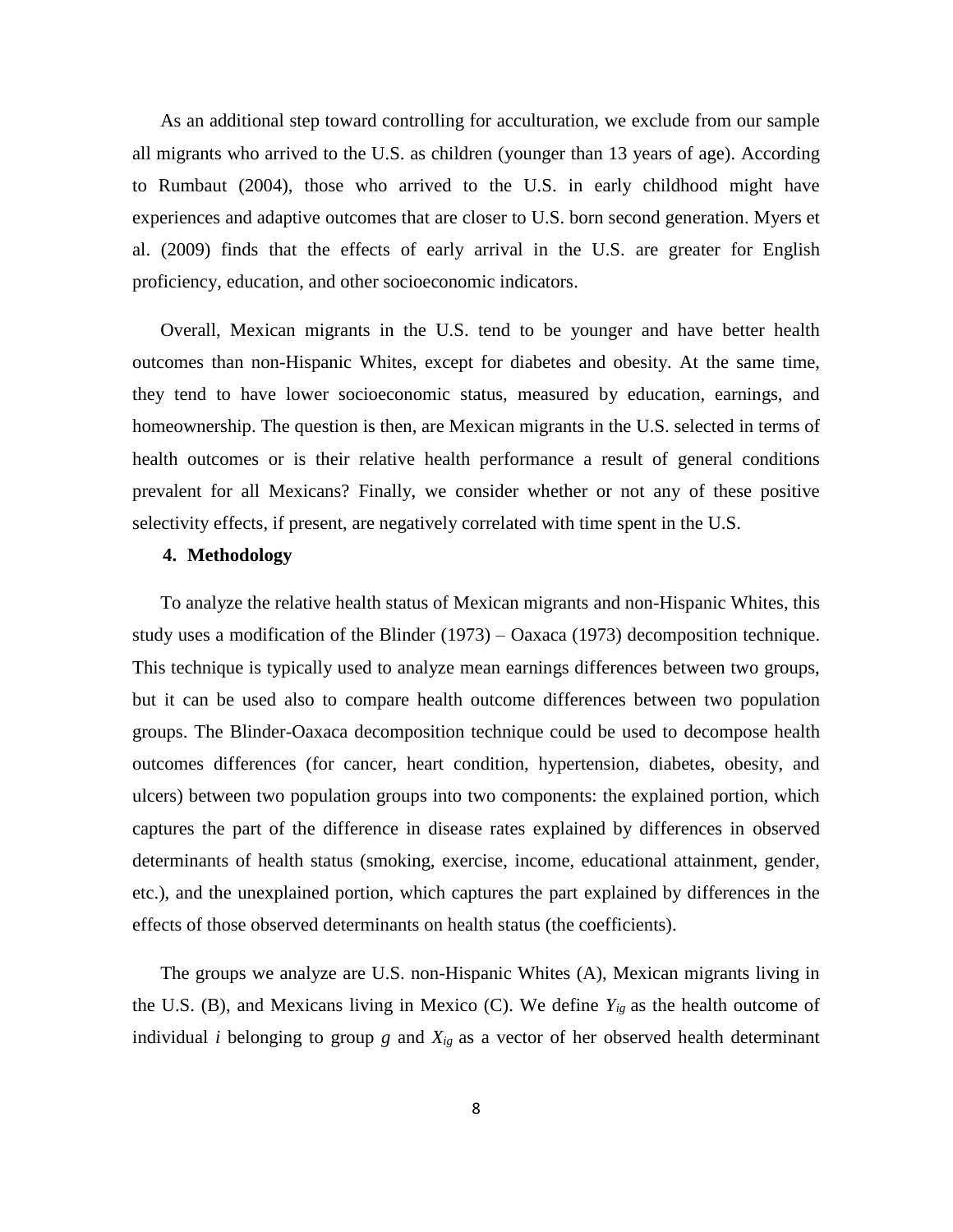characteristics. Comparing health outcomes of non-Hispanic Whites and Mexican migrants, the traditional Blinder-Oaxaca decomposition for the linear regression model is:

$$
Y_A - Y_B = (X_A - X_B)\hat{\beta}_A + X_B(\hat{\beta}_A - \hat{\beta}_B)
$$
\n<sup>(1)</sup>

where the bars above variables indicate mean values and the hats represent OLS coefficient estimates. Following the Blinder-Oaxaca technique, the first component on the right-hand side of Equation (1) represents the portion of the health outcome rates difference attributed to differences in observed characteristics between groups. The second component represents the portion that cannot be explained by differences in observed characteristics. This component originates from differences in the coefficients of those observed characteristics between groups. The differences in the returns to observed characteristics are assumed to be due mainly to differences in unobserved characteristics, like genetic endowments, cultural effects, environmental conditions, etc. Some of these characteristics might help determine individuals' health status but might be unobserved due to complete unavailability or simple omission.

The sign of each decomposition component depends on the differences in observed characteristics and on the signs of the covariates' coefficients related to health outcomes. Some observed characteristics are positively correlated with some diseases (e.g., smoking and cancer) and some others are negatively correlated (e.g., exercising and heart condition).

However, the traditional Blinder-Oaxaca decomposition technique is to be used in linear regressions. To apply the decomposition technique to models using binary health outcome indicators as dependent variables, a nonlinear extension of the technique could be used (Fairlie, 2006; and Bauer and Sinning, 2008). Instead, we use the predicted health outcomes  $(\hat{Y}_{ig})$  as the dependent variables replacing the actual binary health outcome indicators  $(Y_{i_g})$  and apply the traditional linear decomposition technique. We decided to use the linear version because it facilitates the identification of the source and type of the selectivity among Mexican migrants in the U.S. Nevertheless, the linear technique with predicted health outcomes and the nonlinear technique with the binary health outcomes provide similar results<sup>6</sup>.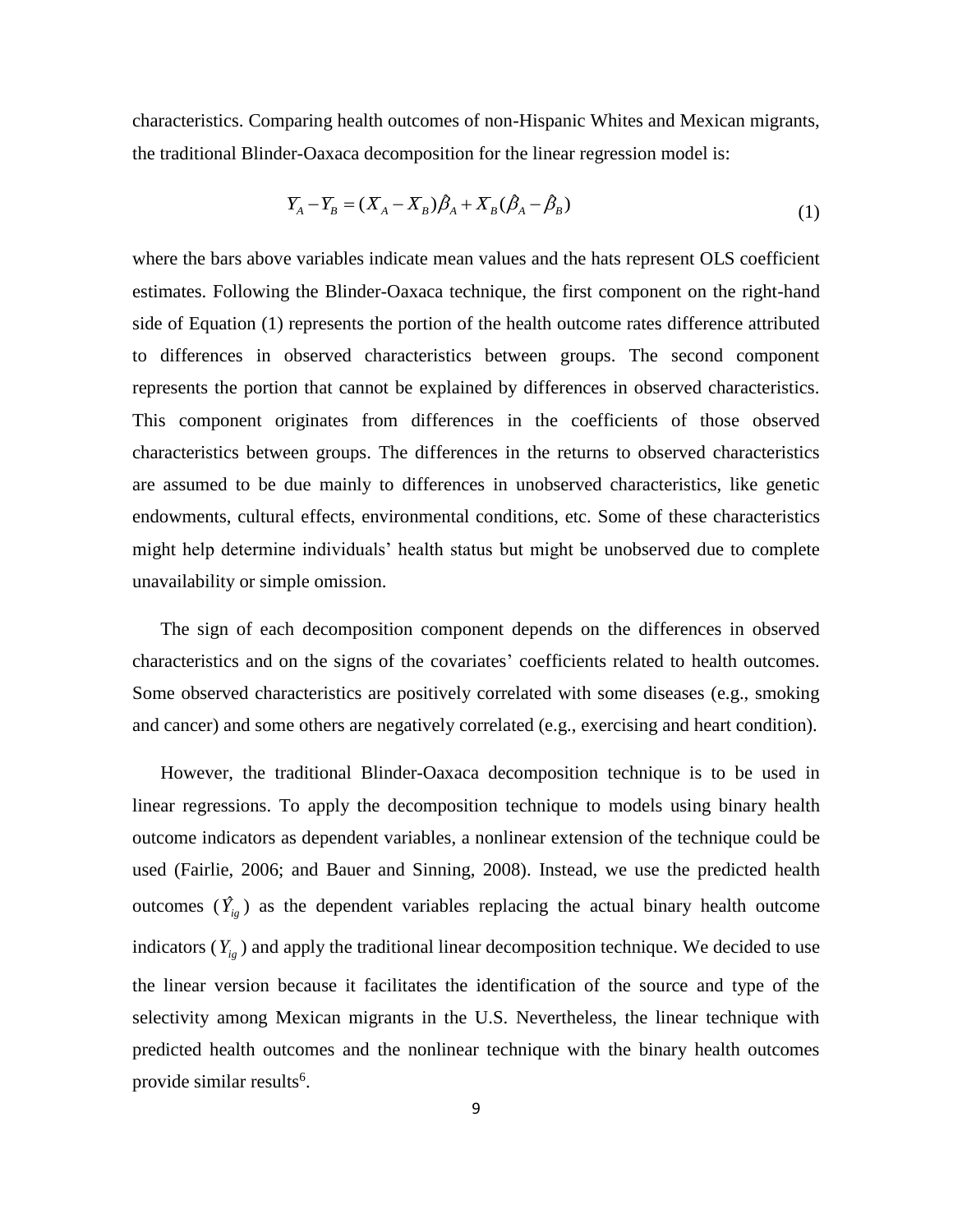The predicted health outcome represents an individual's predicted probability of presenting a disease given her observed individual characteristics and her group's estimated coefficients. Accordingly, individual´s predicted health outcomes are computed by running probits for each group separately using age, height, weight, marital status, health coverage, number of kids, number of elders, years of education, highest educational attainment among family members, head-of-household status, house ownership status, regular activity indicator, smoker indicator, family income (in deciles), and a dummy for whether or not the survey was conducted in English as the determinants of binary health conditions. The predicted health outcome of an individual then is computed using her observed individual characteristics and her group's estimated coefficients.

Although informative, analyzing the HHP and the corresponding contribution of observed and unobserved characteristics on the disease rate differences between Mexican migrants and non-Hispanic Whites does not represent in any way evidence for the health selectivity of Mexican migrants in the U.S. That can only be achieved by comparing the migrant population to the residents on their country of origin, in this case Mexico.

To do so, we use information of Mexicans residing in Mexico (which by nature might be less subjected to selection)<sup>7</sup> to impute health outcomes for Mexicans living in the U.S. (which might be selected). The idea is to construct artificial groups of individuals that have the observed characteristics (or the returns to such observed characteristics) of Mexican migrants but have the returns to such observed characteristics (or the observed characteristics) of Mexicans living in Mexico<sup>8</sup>.

To be specific, the first step is to compare predicted health outcomes for non-Hispanic Whites (A) and Mexican migrants (B) using Equation (1). We then construct a group of people (BC) that have the observed characteristics of Mexicans living in the U.S. (B) but the coefficients of Mexicans living in Mexico (C). Their predicted health outcomes are:  $\hat{Y}_{BC} = X_B \hat{\beta}_C$ . Similarly, we construct a group of people (CB) with the observed characteristics of Mexicans living in Mexico (C) but with the coefficients of Mexicans living in the U.S. (B). Their predicted health outcomes are:  $\hat{Y}_{CB} = X_C \hat{\beta}_B$ . Groups (BC), and (CB) will be then compared to non-Hispanic Whites (A) using Blinder-Oaxaca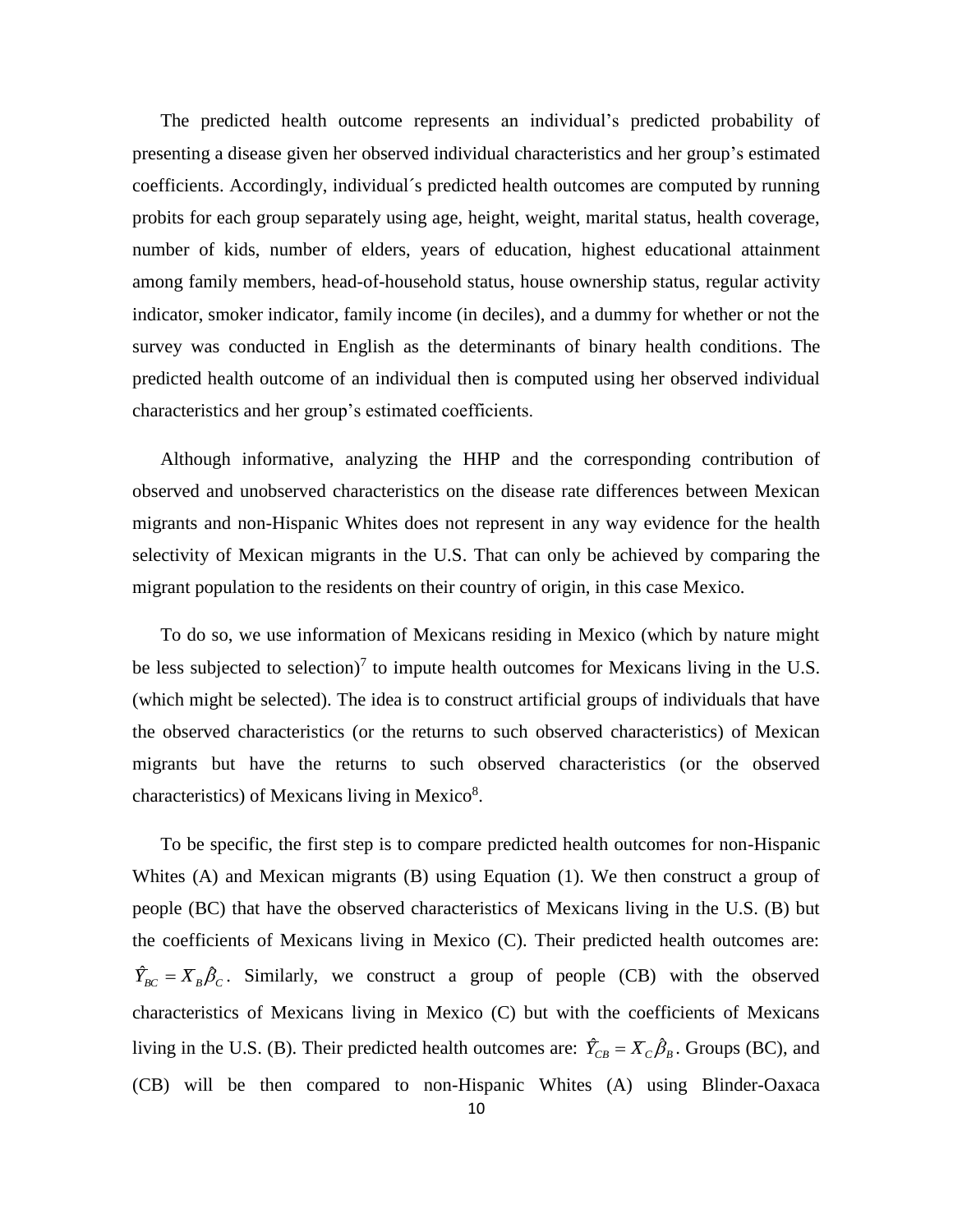decompositions to obtain evidence of migrant´s health selectivity in terms of unobserved and observed characteristics, respectively.

To obtain evidence of health selectivity in terms of unobserved characteristics, the non-Hispanic Whites group (A) is compared to the constructed group (BC) as follows:

$$
\hat{\overline{Y}}_A - \hat{\overline{Y}}_{BC} = (\overline{X}_A - \overline{X}_B)\hat{\beta}_A + \overline{X}_B(\hat{\beta}_A - \hat{\beta}_C)
$$
\n(2)

The right-hand side of Equations (1) and (2) are almost identical, with the exception of the last component. The last component of Equation (1),  $\overline{X}_B(\hat{\beta}_A - \hat{\beta}_B)$ , compares the coefficients of non-Hispanic Whites and Mexican migrants. The last component of Equation (2),  $\overline{X}_B(\hat{\beta}_A - \hat{\beta}_C)$ , compares the coefficients of non-Hispanic Whites and Mexicans in Mexico. Both are evaluated at Mexican migrants' observed characteristics  $(X_{B})$ .

We claim that if Mexican migrants were randomly drawn from the Mexican population in terms of unobserved characteristics both components would be statistically identical. That is, any significant difference between these components is interpreted as evidence of health selectivity of Mexican migrants in terms of not observed characteristics. More specifically, if the component from equation (1) is significantly larger (more positive) than the component from equation (2), we then say that Mexican migrants in the U.S. are positively selected in terms of unobserved characteristics when compared to non-migrants living in Mexico.

It is very important to note here that if some important health determinant is not controlled for it might have a real effect on the regression coefficients estimates. Consequently, the decomposition results might misinterpret the effects of this unobserved characteristic and the lack of proper model specification with health selectivity effects. For example, the level of acculturation for Mexican migrants in the U.S. might affect their propensity to smoke and their disposition to exercise, and consequently their relative health status. This implies that not controlling for acculturation might affect other determinants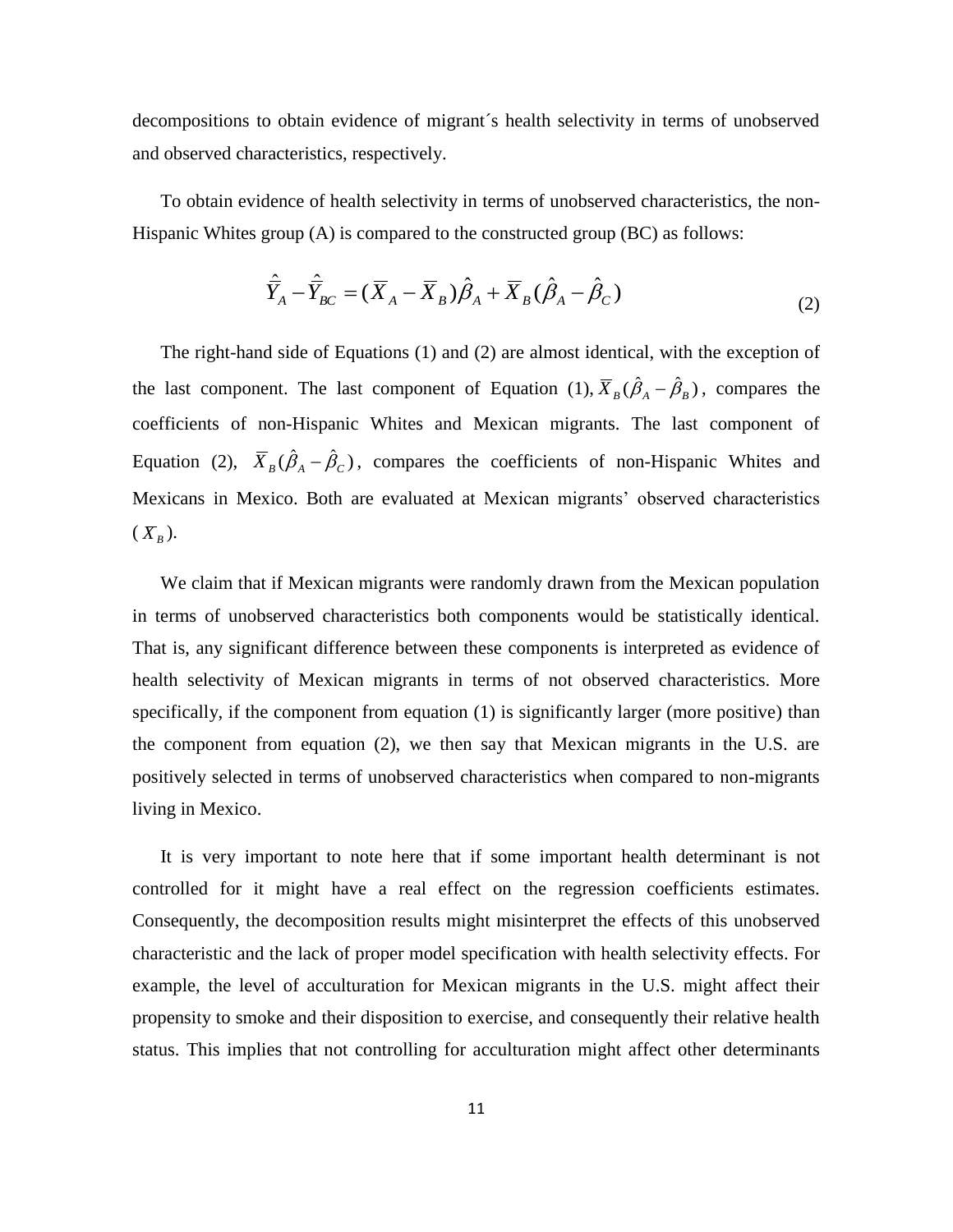and their effects on health status and lead to misinterpreting the decomposition results as health selectivity effects in terms of unobserved characteristics.

To obtain evidence of health selectivity in terms of observed characteristics, the non-Hispanic Whites group (A) can be compared to the constructed group (CB) as follows:

$$
\hat{Y}_A - \hat{Y}_{CB} = (X_A - X_C)\hat{\beta}_A + X_C(\hat{\beta}_A - \hat{\beta}_B)
$$
\n(3)

The first component on the right-hand side of Equations (1) and (3) are similar. The first component of Equation (1),  $(X_A - X_B)\hat{\beta}_A$ , compares the observed health determinants of non-Hispanic Whites and Mexican migrants, while the first component of Equation (3),  $(X_A - X_C)\hat{\beta}_A$ , compares the observed health determinants of non-Hispanic Whites and Mexicans in Mexico. Both are evaluated at non-Hispanic Whites' coefficients  $(\hat{\beta}_A)$ .

Here we claim that if Mexican migrants were randomly drawn from the Mexican population in terms of observed health determinants both components would be statistically identical. So, any difference between these components is interpreted as evidence of health selectivity in terms of observed characteristics.

To reiterate, decomposition results from equation (1) allow us to observe the HHP, but obtaining estimates from equations (2) and (3) and comparing them to those from equation (1) allows us to assess whether or not migrant selectivity in terms of observed or not observed characteristics exists, therefore explaining the HHP. That is, we can assess whether the relative health performance of Mexican migrants in the U.S. would be the same as for the non-migrant Mexican population or if Mexican migrants' relative health performance is driven in part by selectivity. Finally, applying the decomposition technique to separate specifications would assist us in determining whether or not selectivity effects, if present, work the same way for different health conditions and across genders.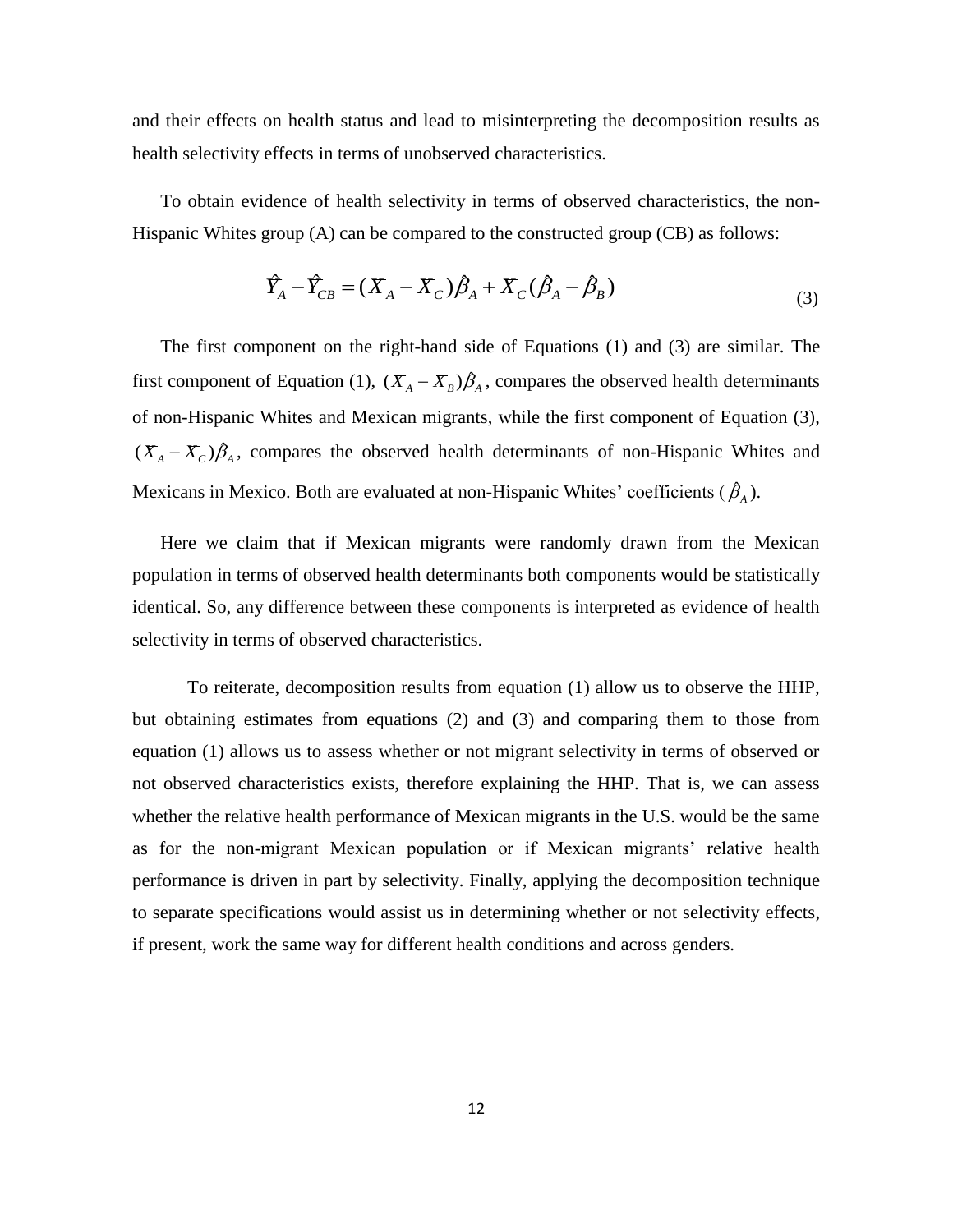#### **Results**

This section presents the decomposition results by gender using predicted disease prevalence for several health conditions and for non-Hispanic Whites (A), Mexican migrants in the U.S. (B), and the two constructed groups (BC) and  $(CB)^9$ .

Table 2 presents the decomposition results from Equations (1) - (3) using the 2002 NHIS and the MxFLS survey data<sup>10</sup>. Regressions include age, height, weight, marital status, health coverage, number of kids, number of elders, years of education, highest educational attainment among family members, head-of-household status, house ownership status, regular activity indicator, smoker indicator, family income (in deciles), and a dummy for whether or not the survey was conducted in English as health determinants.

The decomposition results present separately the first component (Charac.), the portion of the difference in predicted health outcomes that is due to differences in observed health determinants, the second component (Coeff.), the portion that is due to differences in the effects of observed health determinants, and the total difference in predicted prevalence rates between groups (Raw). Decomposition estimates for females for all conditions and groups are statistically significant. For males, the estimates for all groups for cancer, obesity, and ulcers are statistically significant.

('Insert Table 2 Here')

The first and fourth panels of Table 2 present the decomposition results from Equation (1), comparing non-Hispanic Whites (A) and Mexican migrants in the U.S. (B). For males, most of the differences in predicted disease prevalence for cancer and obesity are driven mainly by differences in observed determinants. For cancer, the first component is driven mainly by differences in age, the number of kids in the family, and income, while obesity is driven mainly by differences in education, the language of the interview, and height. For heart condition, hypertension, and ulcers, most of the differences are driven by differences in unobserved characteristics.

Consistent with the literature, the results for women are significantly different than for men for most conditions (Rubalcava et al., 2008). Differences in cancer and heart condition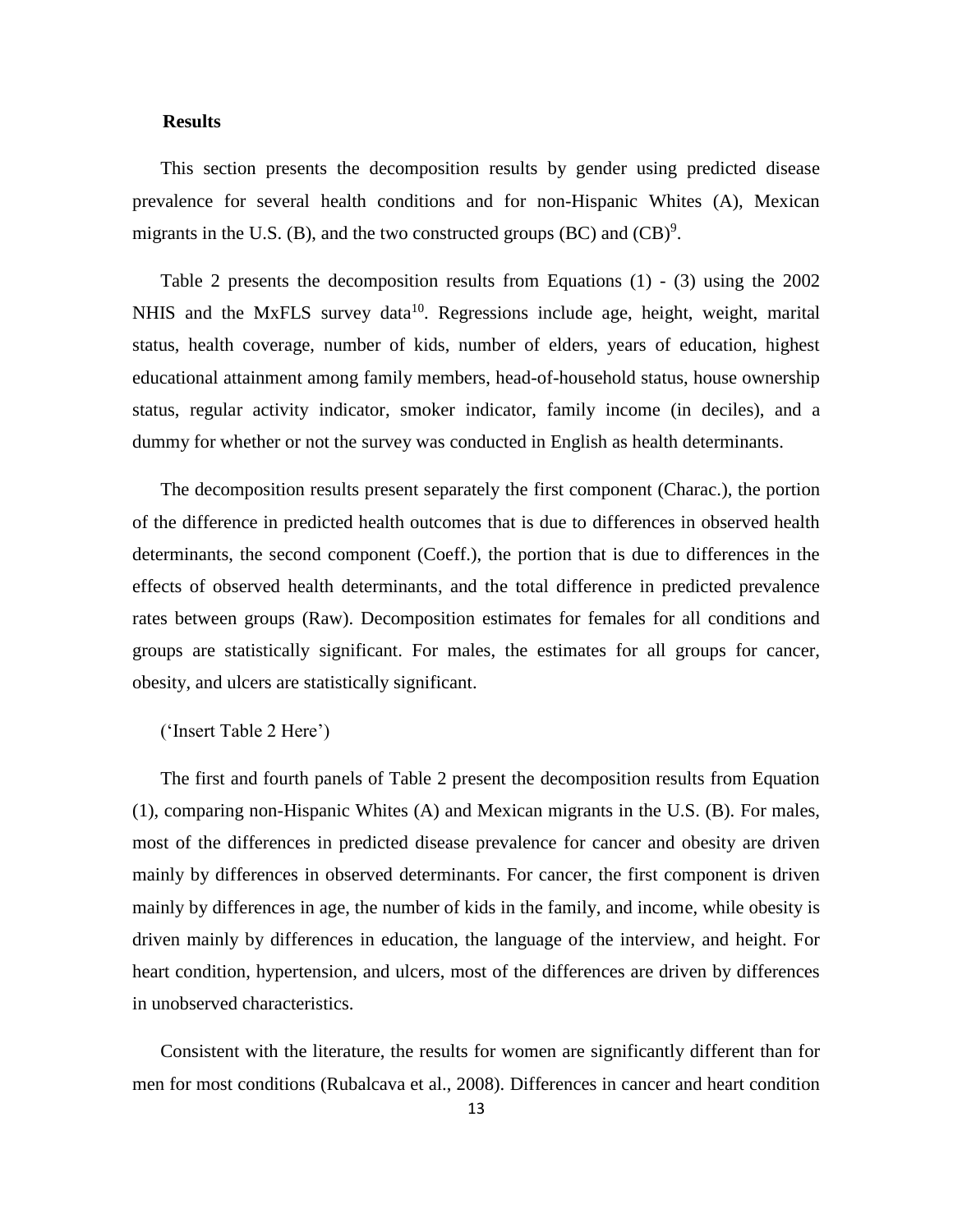are explained in roughly the same proportion by each component, while differences in diabetes and obesity are explained mainly by differences in observed determinants. For diabetes, the first component is driven mainly by differences in age, education, the language of interview, and height, while obesity is driven mainly by differences in education, age, physical activity, and height.

The estimates from the first panel in Table 2 can also be used to answer questions like, what would be the difference in cancer rates if Mexican migrant males and non-Hispanic Whites had the same observed characteristics on average? The answer would be around 1% higher for non-Hispanic Whites, instead of the current almost 4%. The fourth panel in Table 2 shows that if Mexican migrant females had the same observed characteristics than non-Hispanic Whites, their diabetes rate would be around 3% lower for Mexican migrants, instead of the current 2% higher.

Overall, the decomposition estimates using the NHIS data show that the HHP is not driven only by differences in observed determinants between non-Hispanic Whites and Mexican migrants in the U.S. This implies that unobserved characteristics, like genetic endowments, environmental conditions, or cultural effects might be playing a significant role in driving disease prevalence differences between these groups.

To consider the possibility that health selectivity of Mexican migrants in the U.S. might be playing a role in their relative health performance, the second and fifth panels of Table 2 present the decompositions results from Equation (2), the differences in predicted disease prevalence between non-Hispanic Whites (A) and the constructed group (CB) for males and females respectively. As mentioned before, the component that is due to differences in observed health determinants (Charac.) will be compared to the one obtained previously in panel one and four to inquire into the existence of migrants´ selectivity in terms of observed characteristics.

Panel two in Table 2 show that, for cancer, the first component represents 3.7%, compared to 2.6% from the first panel. These estimates suggest that if Mexican migrant males in the U.S. would have been randomly selected in terms of health determinants, like age, education, etc., the disease prevalence difference when compared to non-Hispanic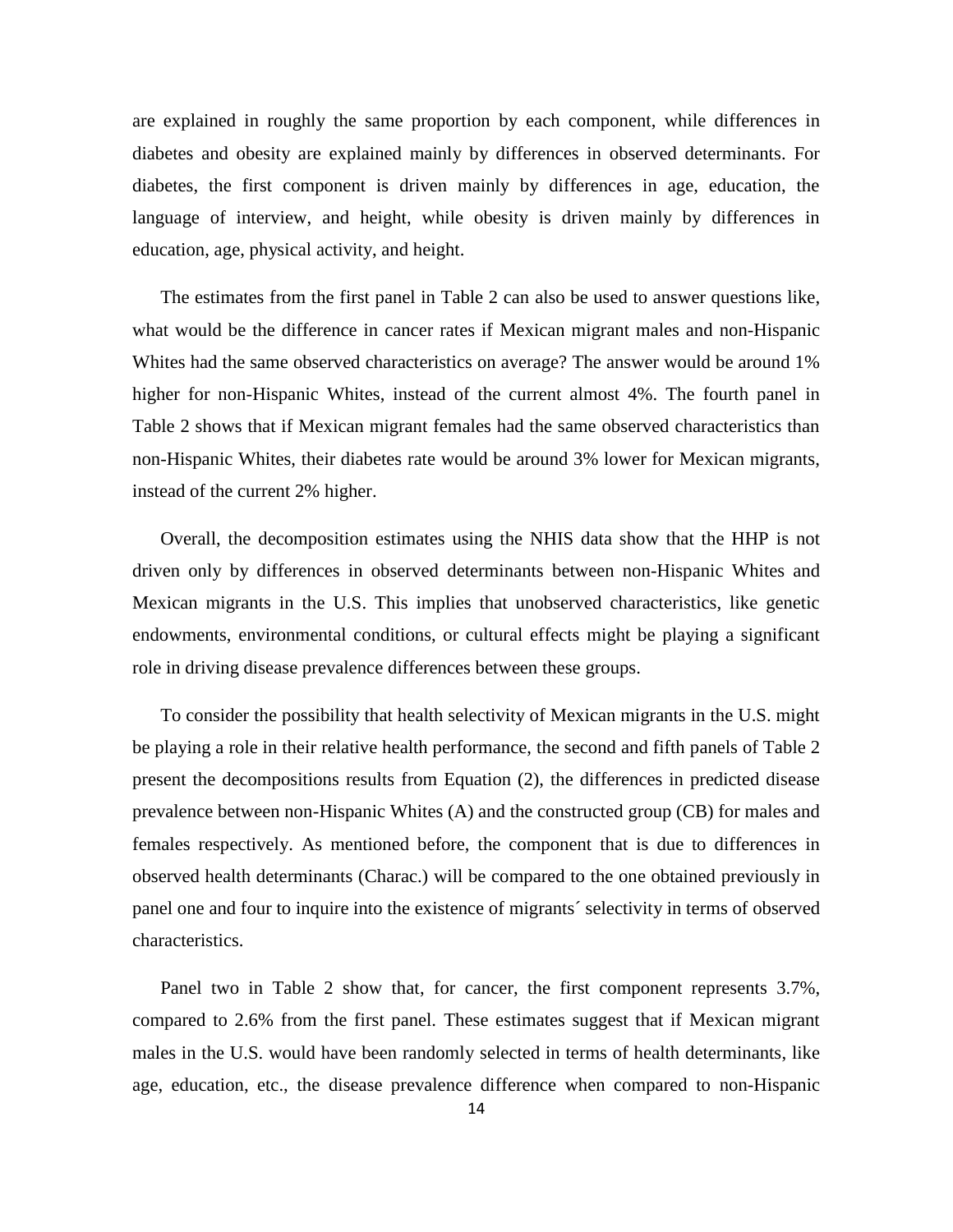White males would have been 1.1% higher (4.8% versus 3.7%). This represents evidence that Mexican migrant males are negatively selected in terms of observed characteristics for cancer.

Following a similar procedure, the third and sixth panels of Table 2 present the decompositions results from Equation (3), the differences in predicted disease prevalence between non-Hispanic Whites (A) and the constructed group (BC) for males and females respectively. In this case, the second component (Coeff.) will be compared to the one obtained previously in panel one and four to consider whether or not Mexican migrants in the U.S. are selected in terms of unobserved characteristics.

The sixth panel in Table 2 show that, for hypertension, the second component represents 7.5% and we compare this to 9.3% from the fourth panel. These estimates suggest that if Mexican migrant females in the U.S. would have been randomly selected in terms of not observed characteristics the disease prevalence difference when compared to non-Hispanic White females would have been 1.8% lower (0.0% versus 1.6%). This represents evidence that Mexican migrant females are positively selected in terms of unobserved characteristics for hypertension.

Following this procedure for all health conditions and genders, Table 3 summarizes the selectivity results. Column (1) presents the original decomposition estimates from Equation (1), for men and women separately. Column (2) presents the decompositions' first components (Charac.) from Equation (2), the second component (Coeff.) from Equation (3), and the sum of the two. The estimates in Column (2) are considered as the decomposition results in case Mexican migrants in the U.S. were randomly drawn in terms of observed and not observed characteristics. Column (3) presents the difference between columns. Positive values are considered evidence of positive selection while negative values are considered evidence of negative selection.

## ('Insert Table 3 Here')

For both males and females, we found evidence that Mexican migrants in the U.S. are negatively selected in terms of both observed and not observed characteristics for cancer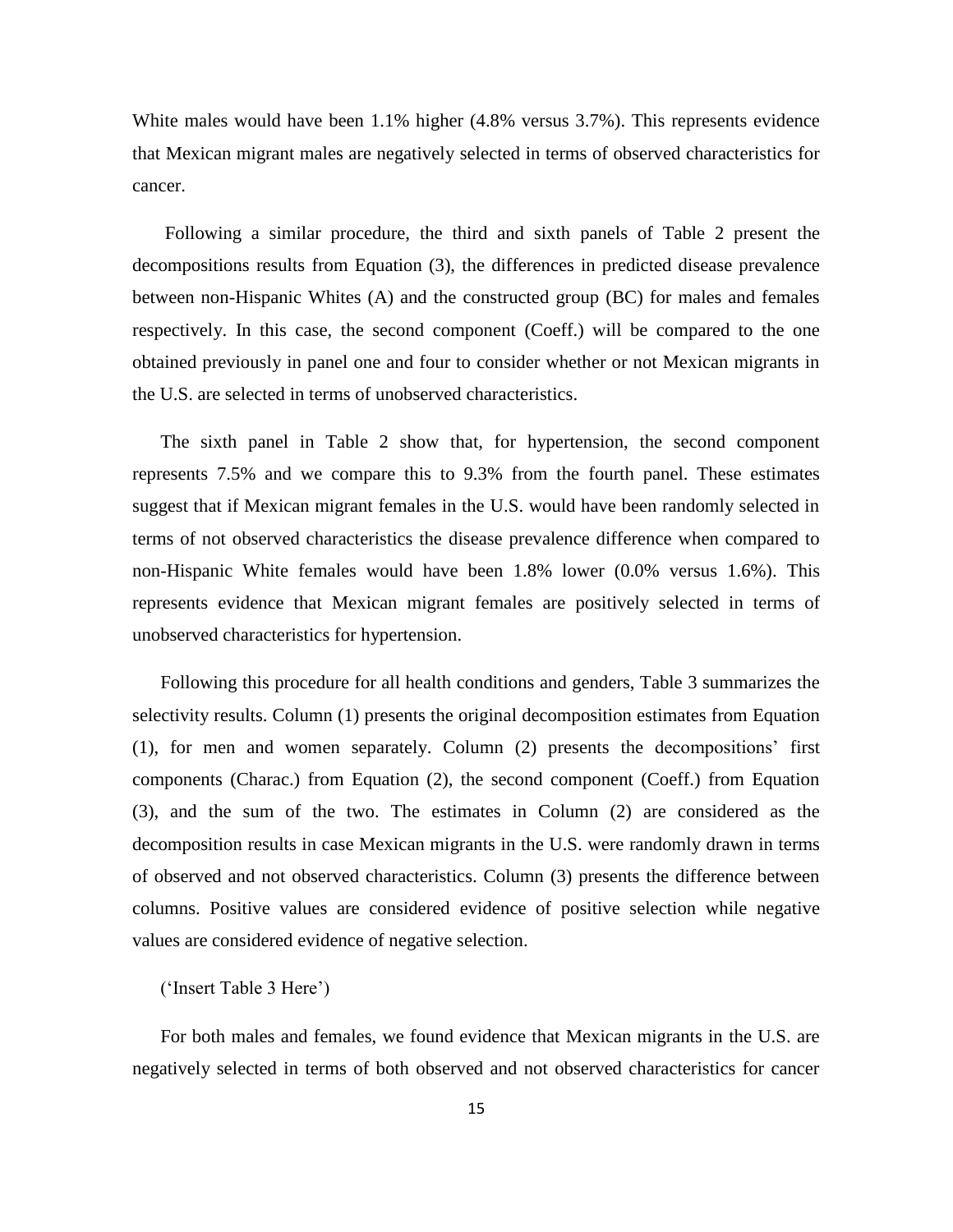and obesity. That implies that if Mexican migrants were randomly drawn from the Mexican population, their health performance relative to non-Hispanic Whites would have been even better. On the other hand, we found evidence of positive selection for both males and females for diabetes and ulcers, but also for hypertension for females only. That implies that if Mexican migrants were randomly drawn from the Mexican population, their health performance relative to non-Hispanic Whites would not have been as good as it is. In terms of heart conditions and hypertension for males and heart conditions for females, the evidence of selectivity in terms of observed and not observed characteristics go in opposite direction.

Overall, our approach provides evidence of health selectivity for Mexican migrants in the U.S. This contradicts to some extent some evidence found regarding positive health selectivity only for some conditions or only weak evidence of positive health selectivity (Riosmena et al., 2013; Rubalcava et al., 2008). Furthermore, the results show that health selectivity is a complex process that seems to work significantly different for different health conditions and across genders. To illustrate further the complexity of health selectivity effects in the relative health status of Mexican migrants in the U.S., Table 4 present the results for the type of health selectivity for all conditions and across genders. It shows that, contrary to its typical representation in the literature, health selectivity of Mexican migrants in the U.S. is not a simple process and its type generally depends on the health condition and gender being considered.

### ('Insert Table 4 Here')

An important question at this point is, what happens to disease prevalence for Mexican migrants in the U.S. as they spend more time in the U.S.? Particular attention is paid to those health conditions that evidence suggests Mexican migrants in the U.S. are positively selected. The empirical evidence suggests that the health conditions of Hispanic migrants in the U.S. tend to deteriorate as they spend more time in the U.S. and their time in the U.S. is positively correlated with unhealthy behavior.

In Table 5, we use data from Mexico and the U.S. to compare the health conditions of future Mexican migrants and current migrants in the U.S. Future migrants still living in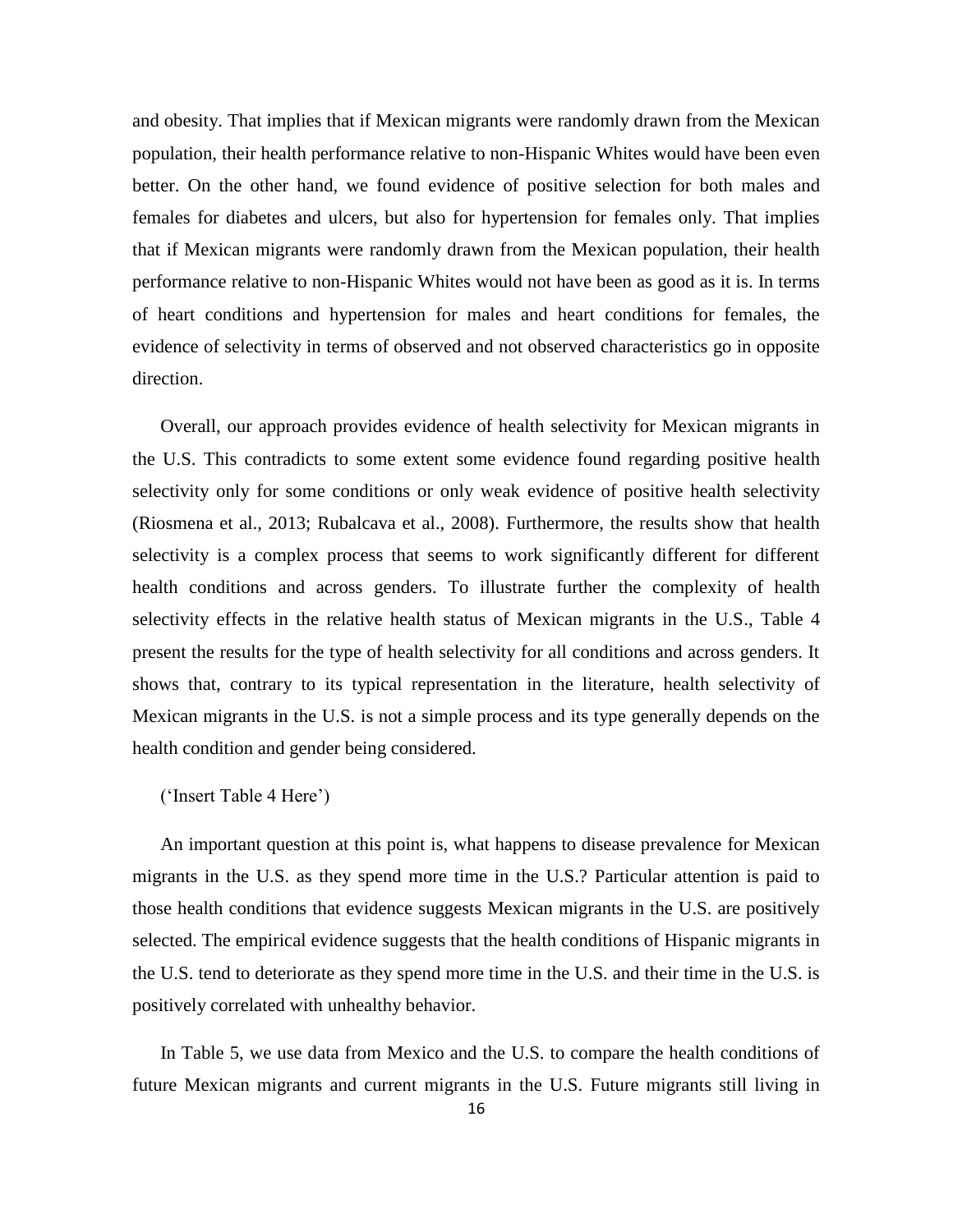Mexico have in effect zero years in the U.S., while current migrants have spent time and currently live in the U.S. Comparing future migrants (1), migrants with less than 5 years in the U.S. (2), and those with 15 or more years in the U.S. (3), although rough, is an approximation of the potential effects of spending time in the U.S. on disease prevalence. Due to sample size issues, the analysis is conducted for males and females together.

#### ('Insert Table 5 Here')

Comparing columns (1) and (2) shows that future migrants and migrants with less than 5 years in the U.S. have for the most part similar health conditions, with the exception of obesity and ulcers. The statistics suggest that some of the migrants' health advantages might be even accentuated in the first years living in the U.S., we speculate that it might be a result of more frequent physical activity and having better access to a balanced diet once in the U.S. However, the statistics from columns (2) and (3) suggest that the positive effects for both obesity and ulcers disappear and even become negative as Mexican migrants spend more time in the U.S. The prevalence of hypertension and diabetes are also significantly higher for migrants with 15 or more years in the U.S.

The results from Table (3) provided evidence of positive selectivity for males and females in diabetes and ulcers, and also for hypertension for females only. Together with the statistics from Table (5), the results suggest that Mexican migrants to the U.S., once positive selected, might lose their health advantage through the acculturation process. Furthermore, their health conditions become worse than for non-migrants in Mexico. In terms of cancer and obesity, conditions for which evidence of negative selectivity was found, the statistics suggest that the conditions are not worsening for cancer, but they do worsen for obesity. Altogether, this study presents evidence that complex health selectivity effects are playing a significant role in the relative health status of Mexican migrants when compared to non-Hispanic Whites. However, there is evidence that suggests that the acculturation process, a more sedentary lifestyle, higher levels of stress, and the acquisition of unhealthier diets might be driving higher the prevalence of most health conditions for individuals with previous health advantages.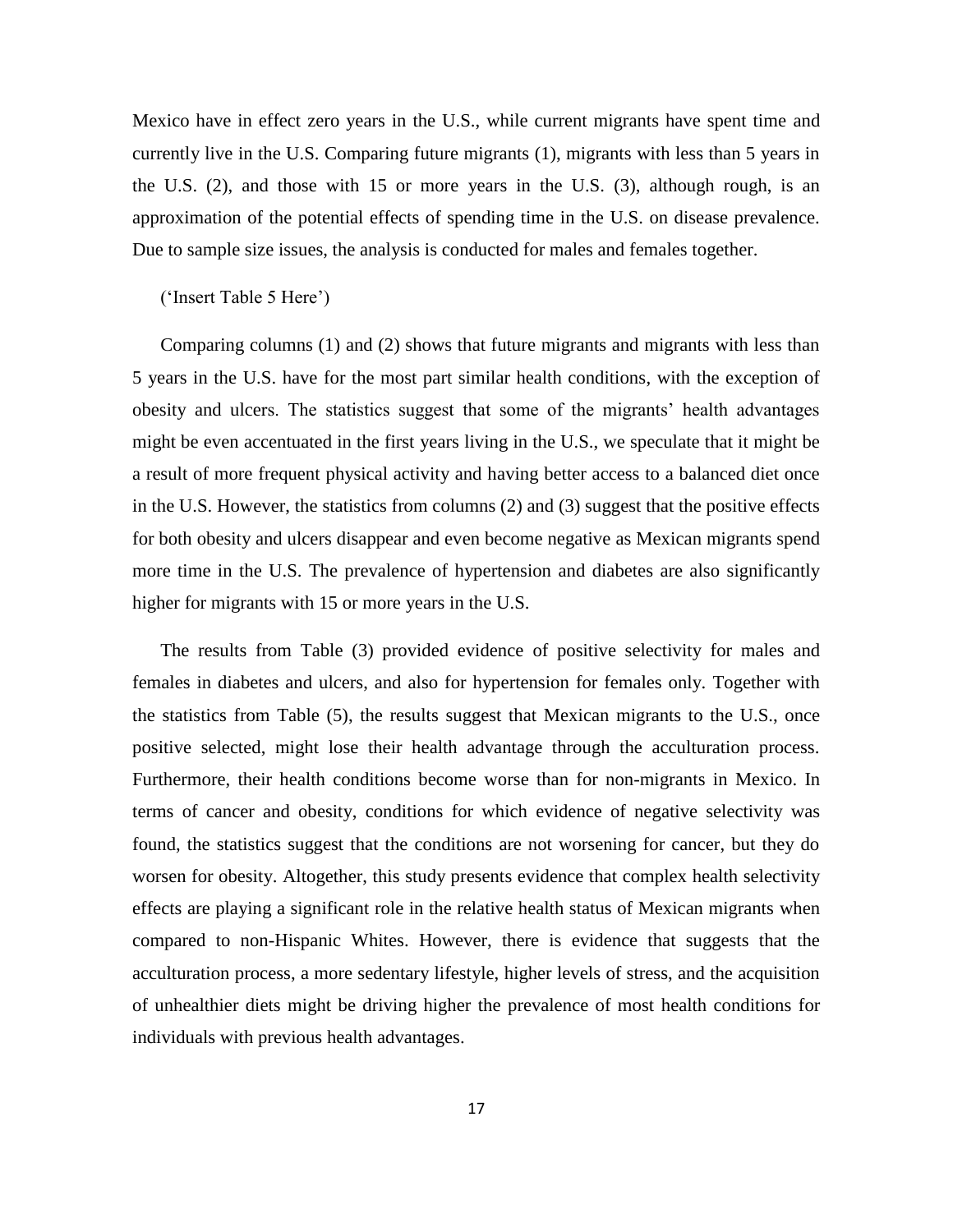#### **5. Conclusions and Implications**

Data from the NHIS in the U.S. and Mexico's MxFLS were used in this study to analyze the relative health status of Mexican migrants in the U.S. and non-Hispanic Whites. Mexican migrants in the U.S. have better health conditions than non-Hispanic Whites for cancer, heart conditions, hypertension, and ulcers, but this represents no evidence of positive health selectivity. Using Oaxaca-Blinder decompositions based on predicted disease probabilities for non-Hispanic Whites, Mexican migrants in the U.S., and two constructed groups, we obtain evidence of the selectivity of Mexican migrants relative to non-migrants living in Mexico in terms of observed and not observed characteristics. This novel approach allows us to explain the relatively good health performance of Hispanics in the U.S. when compared to non-Hispanic Whites, the HHP, and to determine whether or not it is driven by health selectivity of Mexican migrants.

Decomposition estimates are statistically significant for most health conditions and across genders. This suggests that health selectivity is playing an important role in the relative health performance of Mexican migrants in the U.S., so our results differ from some of the literature that finds only weak evidence of health selectivity and only for a few health measures. More importantly, our decomposition results show that health selectivity is a complex process that does not work the same way for different health conditions and across genders. For example, the decomposition results show that both male and female Mexican migrants' relative health performance in diabetes and ulcers is explained by positive selection in terms of both observed and unobserved characteristics, but we also find evidence of negative health selectivity effects for cancer and obesity. At the same time, there is evidence that only females are also positively selected for hypertension. For other conditions, the evidence of selectivity in terms of observed and unobserved characteristics goes in opposite direction. We also compared Mexican migrants in the U.S. to future migrants still living in Mexico. Statistics suggests that migrants´ health advantages eventually disappear as they spend more time in the U.S., giving support to the literature on the negative acculturation effects. Mexican migrants in the U.S., once positively selected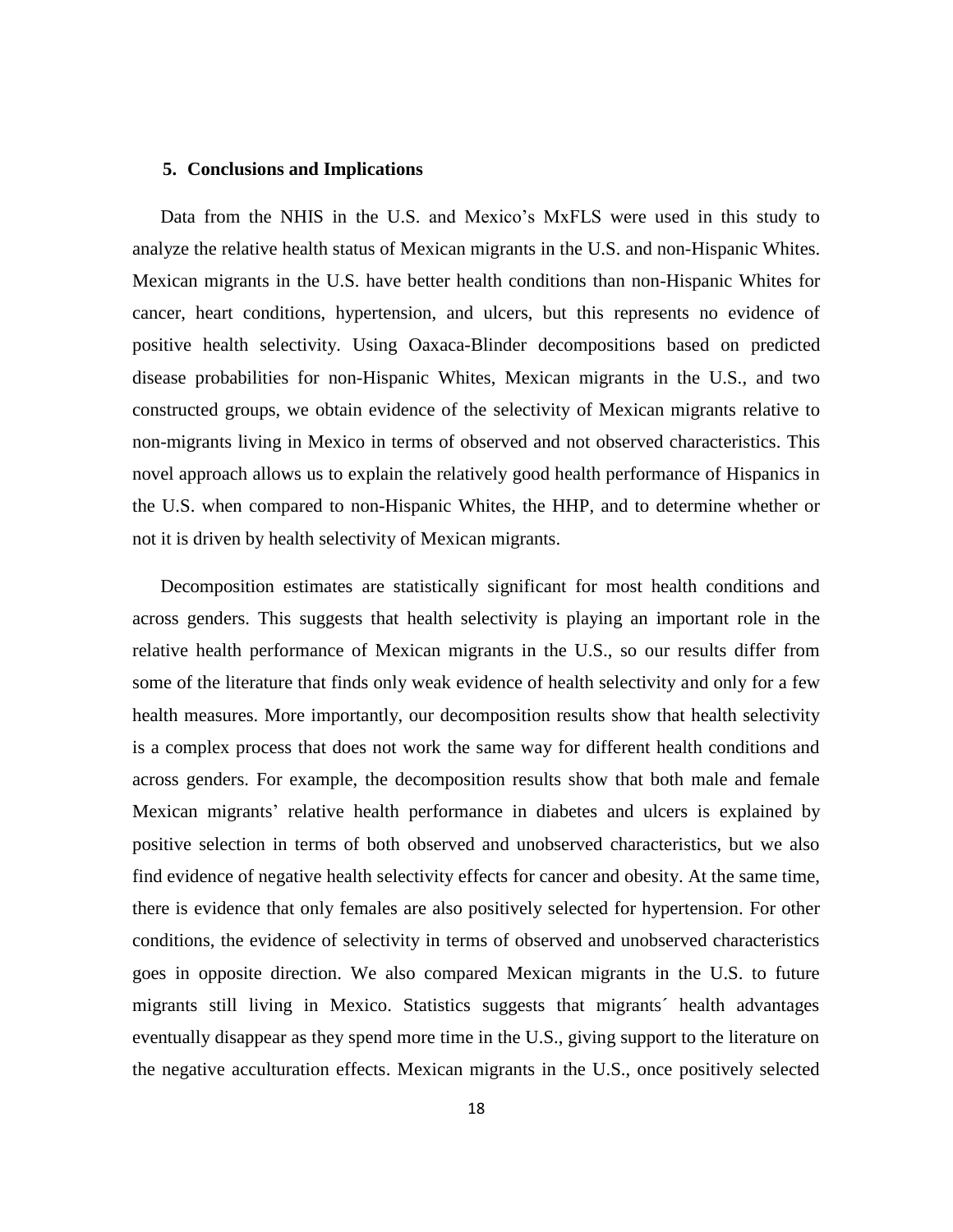for some health conditions, end up having higher disease rates than non-migrants in Mexico.

Overall, our approach helps us to explain the HHP and show evidence that the health selectivity of Mexican migrants in the U.S. is not a simple process and its type generally depends on the health condition and gender being considered. However, there are several important limitations of this study and its methodology. One of them relates to the problem of underreporting of health conditions by Mexican migrants in the U.S. Lower health care access and utilization rates among Mexican migrants have been found to lead to significant underreporting of major chronic health conditions. This implies that our decomposition results might be reflecting differences in individuals' attitudes towards accurately reporting their health status and not necessarily due to differences in characteristics or due to health selectivity effects as we claim. Another serious limitation of our study is the potential sensitivity of our health selectivity results as it relates to the proper selection of health determinants and model specification. As mentioned before, the decomposition results and consequently the evidence of health selectivity depend heavily on the proper specification of the models. This becomes particularly challenging and critical in the study of vastly different and complex processes like the prevalence of hypertension and ulcers. The potential lack of appropriate detail and depth in discussing individual health outcomes with significantly different underlying mechanisms limits significantly our results, and consequently its inferences on health selectivity in general. This limitation is particularly evident in the application of the exact same methodology to male and females and to health conditions with significantly different etiologies as cancer and obesity.

Decomposition in terms of observable and unobservable characteristics is commonly used in researches that analyze wage differentials between two groups. However, this is the first time that is used, at least to our knowledge, to explain the migrant selectivity process when comparing health outcomes.

Nonetheless, the contribution of this paper to the study of the relative health status of Mexican migrants in the U.S. and the explanation of the HHP is clear. We believe that the approach taken in this paper can be used as a guide or as a reference in the study of health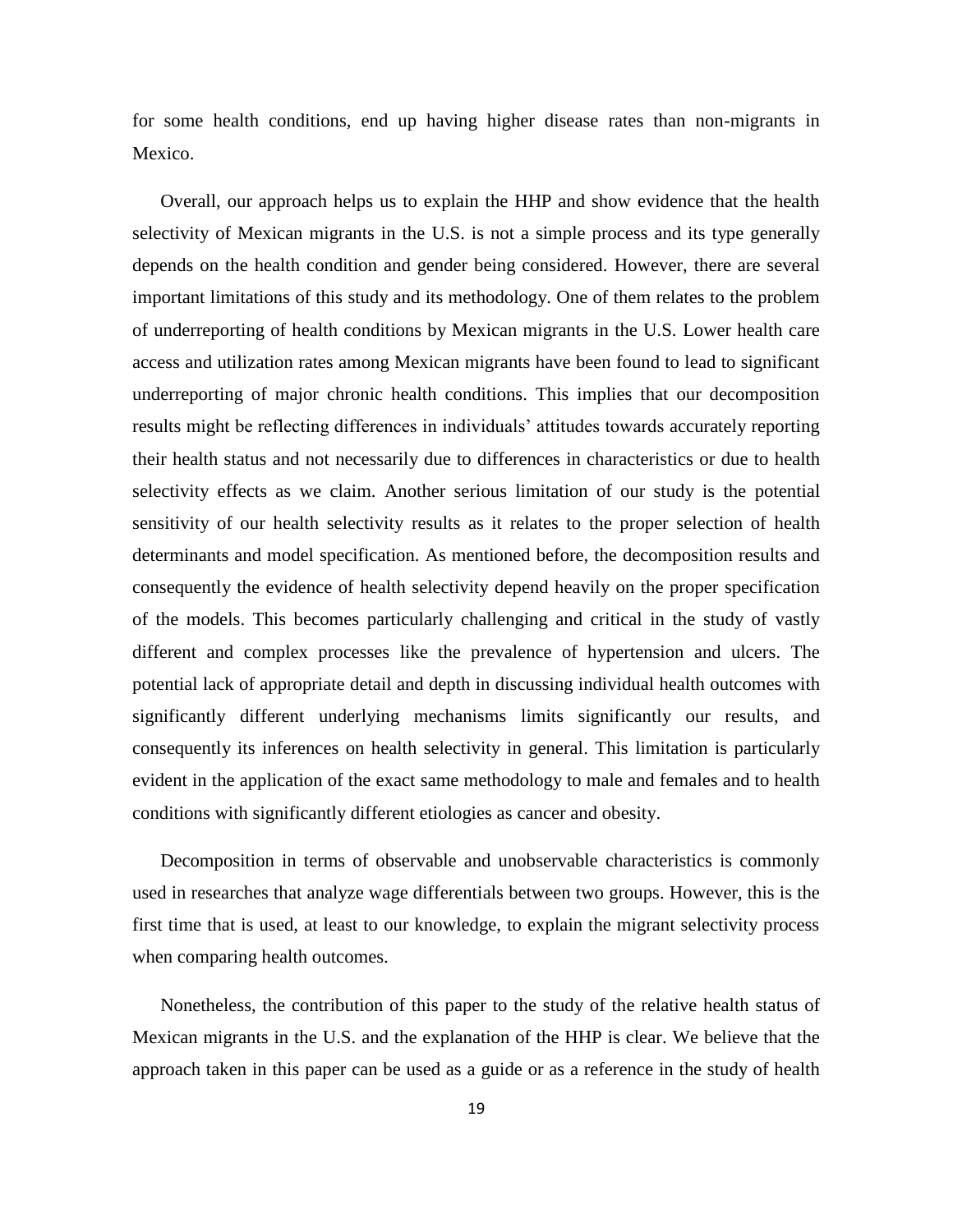selectivity of international migrants in general. Based on our decomposition results and the evidence of the complexity of health selectivity effects, we believe that following the approach taken in this paper together with a rigorous and in-depth analysis of the underlying processes determining a specific health condition can significantly further the understanding of the relative health status of Mexican migrants in the U.S. and international migrants in general. Furthermore, we believe that our approach can be used also to analyze other relevant questions related to international migrants like the analysis of differences in school attainment, earnings, mortality rates, and even crime rates between natives and international migrant groups and between first and second generation migrants.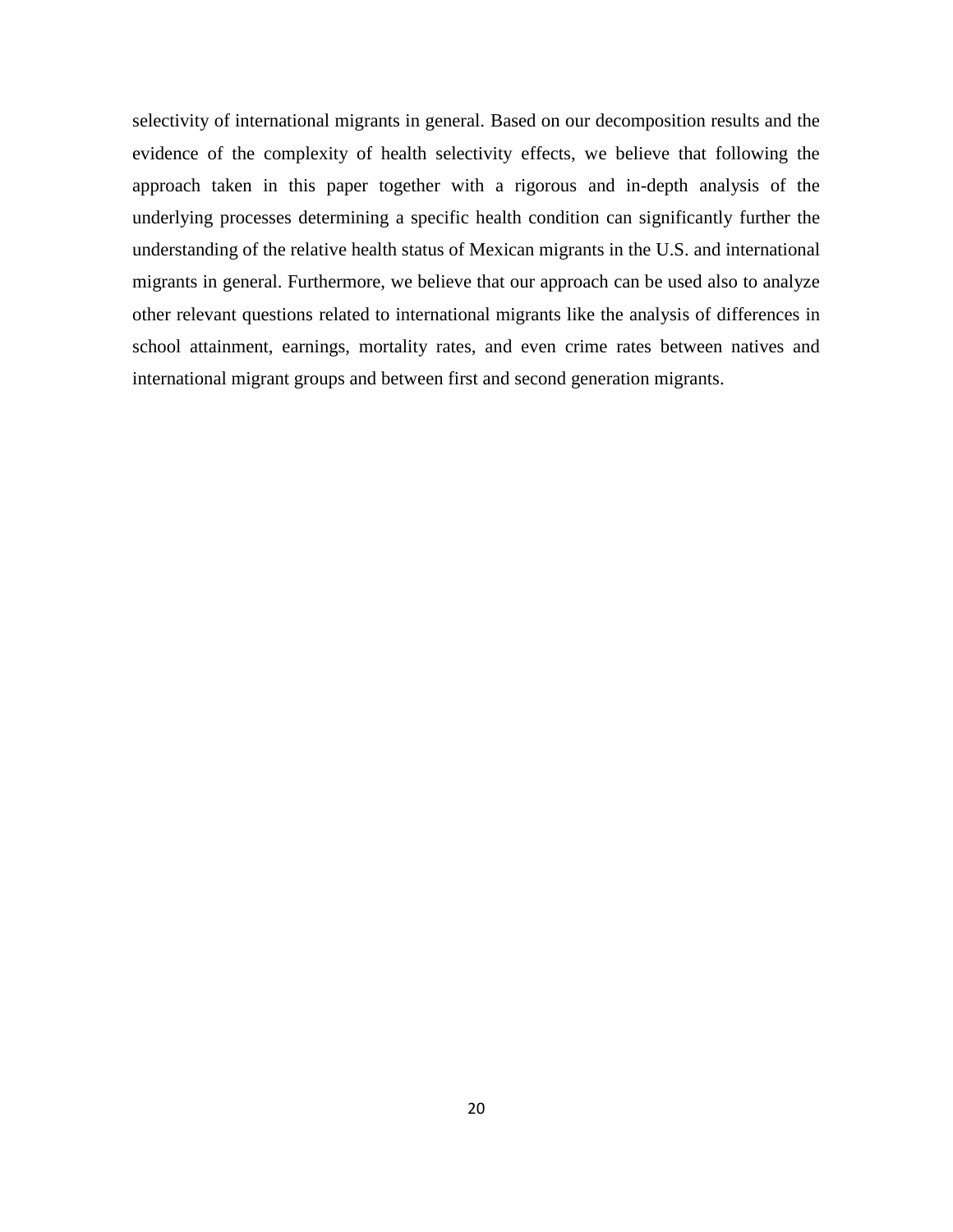### **References**

- Abraido-Lanza, A. F., Dohrenwed, B. P., Ng-Mak, D. S., and Blake, T. (1999). The Latino Mortality Paradox: a Test of the Salmon Bias and Healthy Migrant Hypotheses. *American Journal of Public Health*, 89(10), 1543-48.
- Abraido-Lanza, A. F., Chao, M. T., and Florez, K. R. (2005). Do Healthy Behaviors Decline with Greater Acculturation?: Implications for the Latino Mortality Paradox. *Social Science & Medicine,* 61, 1243-55.
- Acevedo-Garcia, D., Soobader, M. J. and Berkman, L. F. (2007). Low Birth-weight among US Hispanic/ Latino Subgroups: The Effect of Maternal Foreign-born Status and Education*. Social Science & Medicine,* 65, 2503-16.
- Akresh, Ilana Redstone and Frank, Reanne (2008). Health Selection Among New Immigrants. *American Journal of Public Health,* 98(11), 2058-2064.
- Alegria, M., Takeuchi, D., Canino, G., Duan, N., Shrout, P., Meng, X., Vega, W., Zane, M., Vila, D., Woo, M., Vera, M., Guarnaccia, P., Aguilar-Gaxiola, S., Sue, S., Escobar, J., Lin, K., and Gong, F. (2004). Considering, Context, Place and Culture: The National Latino and Asian American Study*. International Journal of Methods in Psychiatric Research,* 13, 208-20.
- Antecol, H. and Bedard, K. (2006). Unhealthy Assimilation: Why do Immigrants Converge to American Health Status Levels? *Demography*, 43, 337-60.
- Bauer, T. K. and Sinning, M. (2008). An Extension of the Blinder-Oaxaca Decomposition to Non Linear Models. *Advances in Statistical Analysis,* 92, 197-206.
- Bell, C. A., Adair, L. S., and Popkin, B. (2002). Ethnic Differences in the Association between Body Mass Index and Hypertension. *American Journal of Epidemiology,* 155(4), 346-53.
- Blinder, Alan S. (1973). Wage Discrimination: Reduced Form and Structural Variables. *Journal of Human Resources,* 8, 436-455.
- Bostean, G. (2013). Does Selective Migration Explain the Health Paradox? A Comparative Analysis of Mexicans in the U.S. and Mexico. *Journal of Immigrant and Minority Health,* 15(3), 624-35.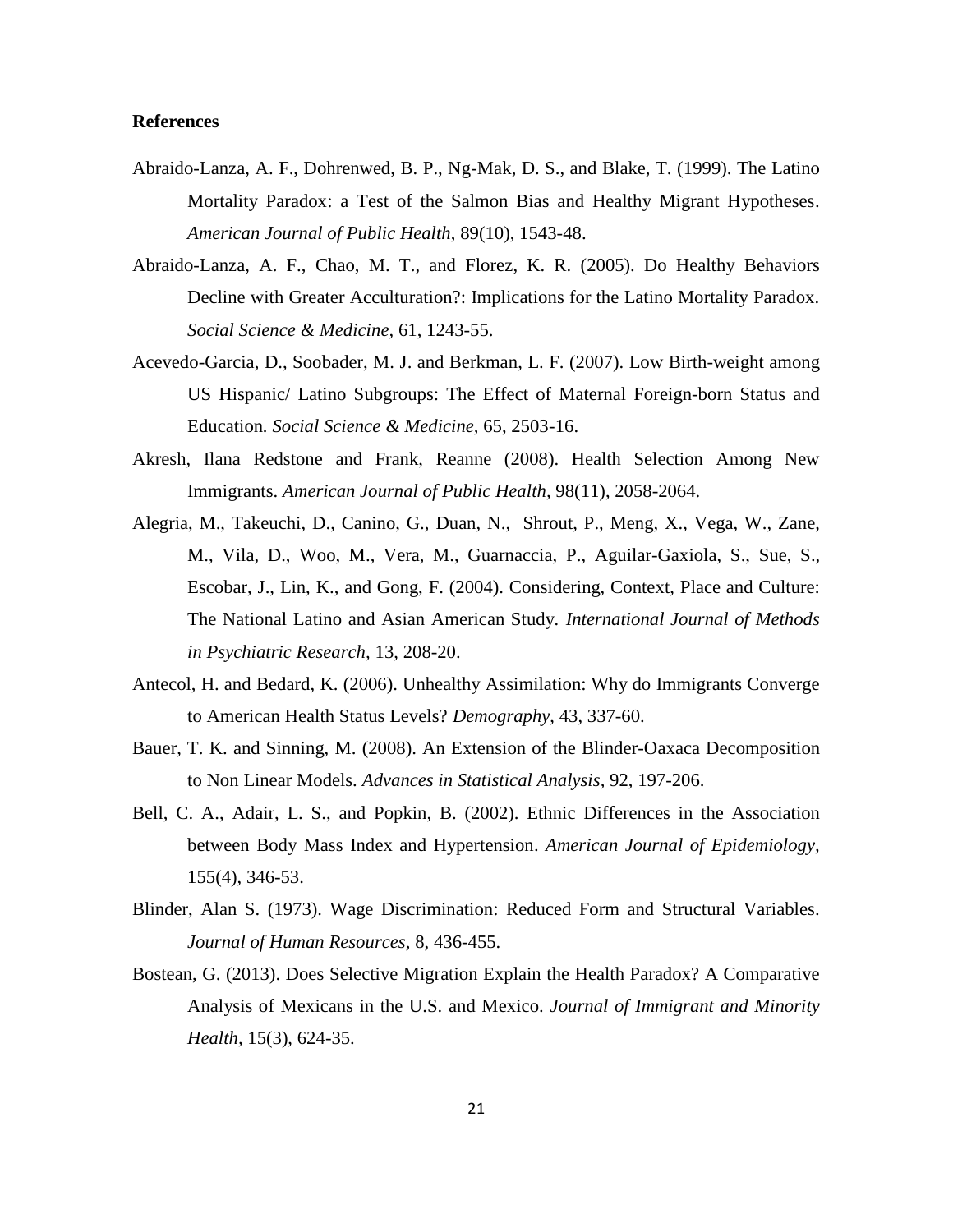- Ceballos, M. (2011). Simulating the Effects of Acculturation and Return Migration on the Maternal and Infant Health of Mexican Immigrants in the United States: A Research Note. *Demography*, 48, 425-36.
- Chiquiar, Daniel and Gordon, Hanson (2005). International Migration, Self-Selection and the Distribution of Wages: Evidence from Mexico and the United States. *Journal of Political Economy,* 113(2), 239-281.
- Collins, J. W., Schulte, N., and Drolet, A. (1998). Differential Effect of Ecologic Risk Factors on the Low Birthweight Components of African-American, Mexican-American, and Non-Latino White Infants in Chicago. *Journal of the National Medical Association*, 90(4), 223-29.
- Cowie, C. C., Rust, K. F., Byrd-Holt, D. D., Eberhardt, M. S., Flegal, K. M., Engelguau, M. M., Saydah, S. H., Williams, D. E., Geiss, L. S. and Gregg, E. W. (2006). Prevalence of Diabetes and Impaired Fasting Glucose in Adults in the U.S. Population. *Diabetes Care,* 29, 1263-68.
- Fairlie, R. (2006). An Extension of the Blinder-Oaxaca Decomposition Technique to Logit and Probit Models. Discussion Paper Series, IZA, 1917.
- Flegal, K. M., Carroll, M. D., Ogden, C. L., and Johnson, C. L. (2002). Prevalence and Trends in Obesity among U.S. Adults, 1999-2000. *Journal of the American Medical Association*, 288, 1723-27.
- Ford, E. S., Giles, W. H. and Dietz, W. H. (2002). Prevalence of the Metabolic Syndrome among U.S. Adults. *Journal of the American Medical Association,* 287, 356-59.
- Glanz, K., Croyle, R. T., Chollette, V. Y., and Pinn, V. W. (2003). Cancer-Related Health Disparities in Women. *American Journal of Public Health,* 93, 292-98.
- Gorman, Bridget, Read, Jen'nan Ghazal, and Krueger, Patrick (2010). Gender, Acculturation, and Health Among Mexican Americans. *Journal of Health and Social Behavior,* 51(4), 440-457.
- Grant, B., Stinson, F., Hasin, D., Dawson, D., Chou, S., and Anderson, K. (2004). Immigration and Lifetime Prevalence of DSM-IV Psychiatric Disorder among Mexican Americans and Non Hispanic Whites in the United States: Results from the National Epidemiologic Survey on Alcohol and Related Conditions. *Archives of General Psychiatry,* 61, 1226-33.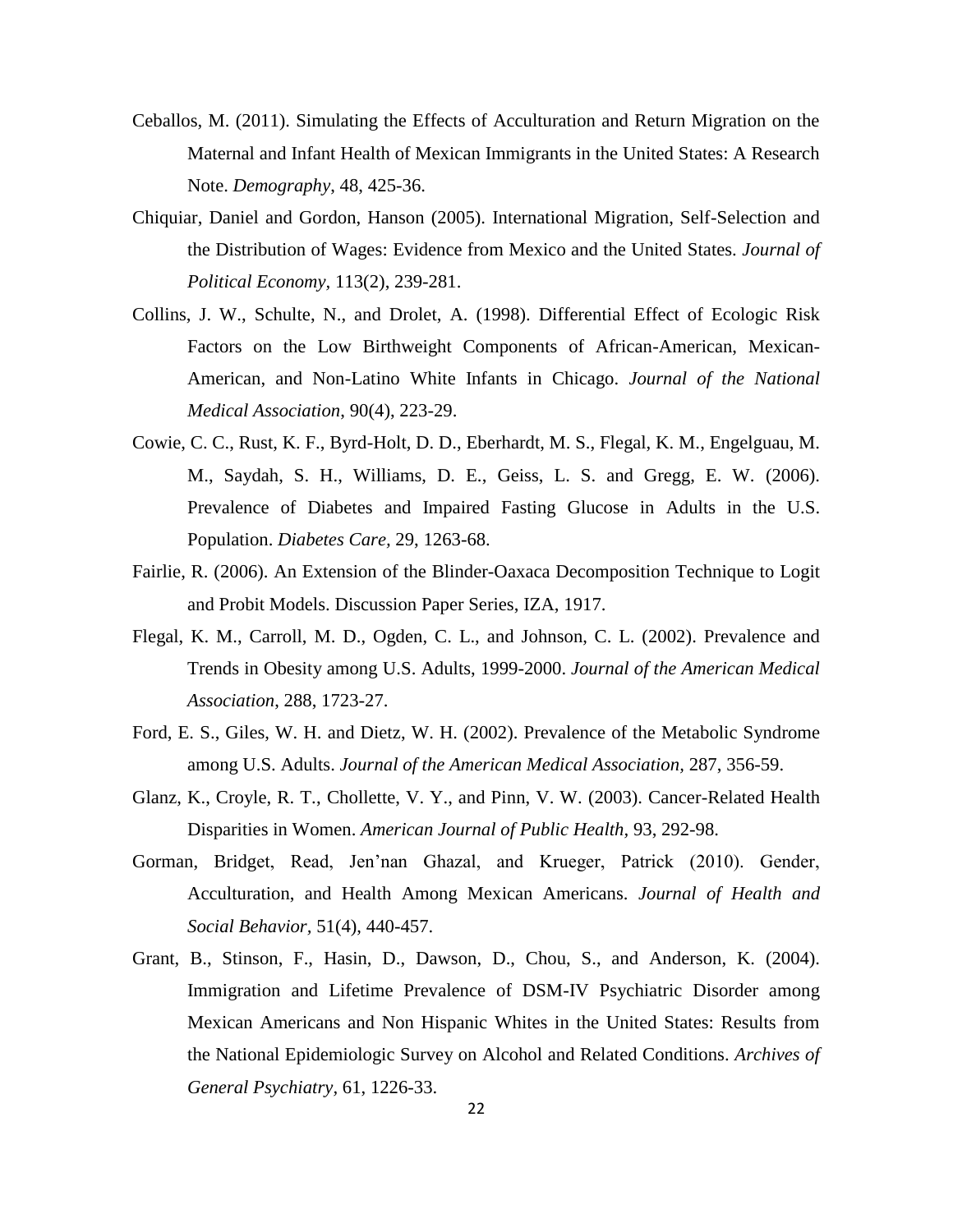- Hertz, R. P. and Unger, A. N. (2006). Diabetes, Hypertension, and Dyslipidemia in Mexican Americans and Non-Hispanic Whites. *American Journal of Preventive Medicine*, 30(2), 103-10.
- Hummer, R. A., Powers, D. A., Pullum, S. G., Gossman, G. L., and Frisbie, W. P. (2007). Paradox Found (again): Infant Mortality among the Mexican-origin Population in the United States. *Demography*, 44, 441–57.
- Hummer, R. A., Rogers, R., Amir, S. H., Forbes, D., and Parker, F. W. (2000). Adults Mortality Differentials Among Hispanic Subgroups and non-Hispanic Whites. *Social Science Quarterly*, 81(1), 459-76.
- Hummer, R. A., Rogers, R., Nam, C. B., and LeClere, F. B. (1999). Race, Ethnicity, Nativity and U.S. Adult Mortality. *Social Science Quarterly,* 80(1), 137-53.
- Hunt, L. M., Schneider, S., and Comer, B. (2004). Should Acculturation be a Variable in Health Research? A Critical Review of Research on U.S. Hispanics. *Social Science & Medicine*, 59(5), 973-86.
- Ibarraran, Pablo and Lubotsky, Darren (2007). Mexican Immigration to the United States: Mexican Immigration and Self-Selection: New Evidence from the 2000 Mexican Census. Mexican Immigration to the United States, George J. Borjas, editor.
- Jasso, G., Massey, D. A., Rosenzweig, M. R., and Smith, J. P. (2004). Immigrant Health: Selectivity and Acculturation. *Labor and Demography*, 0412002. EconWPA.
- Kaushal, N. and Kaestner, R. (2010). Health and Health Insurance Trajectories of Mexicans in the U.S. NBER Working Paper No. 16139.
- LeClere, F., Rogers, R. G., and Peters, K. D. (1997). Ethnicity and Mortality in the United States: Individual and Community Correlate. *Social Forces,* 76(1), 169-98.
- Markides, K. S. and Eschbach, K. (2005). Aging, Migration, and Mortality: Current Status of Research on the Hispanic Paradox. *Journals of Gerontology Series,* B-60, 68-75.
- Martinez, Jose (2013). Mexican Migrants to the United States: an Alternative Methodology. *Ensayos Revista de Economia,* 32(1), 1-30.
- Moraga, Jesus (2011). New Evidence of Emigrant Selection. *The Review of Economics and Statistics,* 93(1), 72-96.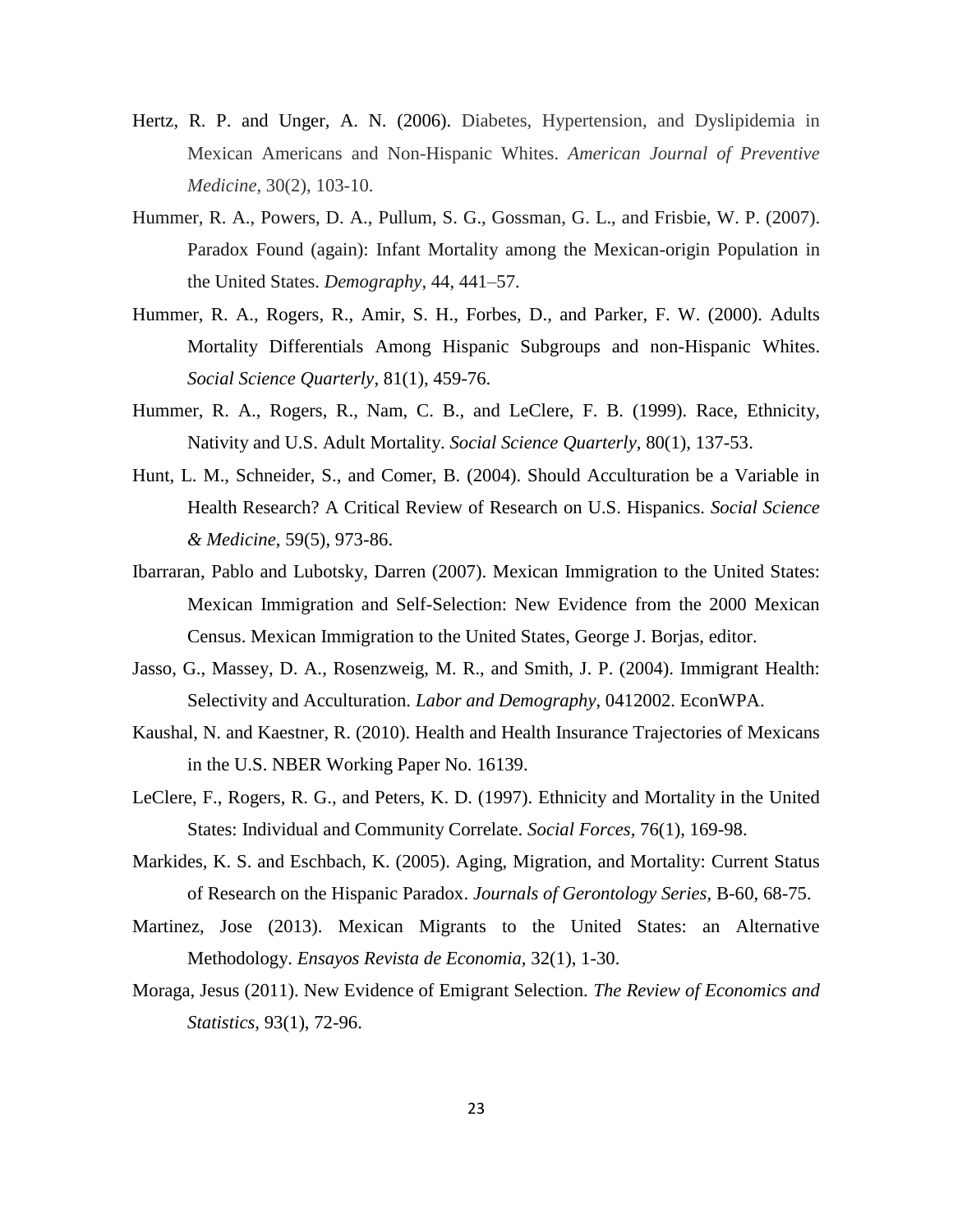- Myers, Dowell, Xin, Gao, and Amon, Emeka (2009). The Gradient of Immigrant Age-at-Arrival Effects on Socioeconomic Outcomes in the U.S. *International Migration Review,* 43(1), 205-229.
- National Alliance for Hispanic Health (2001). A Primer for Cultural Proficiency: Towards Quality Health Services for Hispanics. Estrella Press.
- National Center of Health Statistics (2004). Vital and Health Statistics: Summary Health Statistics for U.S.Adults: National Health Interview Survey, 2002, Series 10. Number 222 Hyattsville,Maryland.
- Newman, S. and Ronald, O. L. (2004). Wage Decompositions with Selectivity-Corrected Wage Equations: A Methodological Note. *Journal of Economic Inequality*, 2, 3-10.
- Oaxaca, Ronald (1973). Male-Female Wage Differentials in Urban Labor Markets. *International Economic Review,* 14 (October), 693-709.
- Ogden, C. L., Carroll, M. D., Curtin, L. R., McDowell, M. A., Tabak, C. J., and Flegal, K. M. (2006). Prevalence of Overweight and Obesity in the United States, 1999-2004. *Journal of the American Medical Association,* 295, 1549-55.
- O'Malley, A. S., Kerner, J., Johnson, A. E., and Mandelblatt, J. (1999). Acculturation and Breast Cancer Screening among Hispanic Women in New York City. *American Journal of Public Health,* 89(2), 219-27.
- Orrenius, Pia and Zavodny, Madeline (2005). Self-Selection among Undocumented Immigrants from Mexico. *Journal of Development Economics,* 78(1), 215-240.
- Ostir, G. V., Eschabach, K., Markides, K. S., and Goodwin, J. S. (2003). Neighborhood Composition and Depressive Symptoms Among Older Mexican Americans. *Journal of Epidemiology and Community Health,* 57, 987-92.
- Palloni, A. and Arias, E. (2004). Paradox Lost: Explaining The Hispanic Adult Mortality Advantage. *Demography*, 41(3), 385-415.
- Passel, J. and Cohn, D. (2009). Mexican Immigrants: How Many Come? How Many Leave? Pew Hispanic Center: Washington D.C.
- Pearl, M., Braveman, P., and Abrams, B. (2002). The Relationship of Neighborhood Socioeconomic Characteristics to Birthweight among 5 Ethnic Groups in California. *American Journal of Public Health,* 91(11), 1808-14.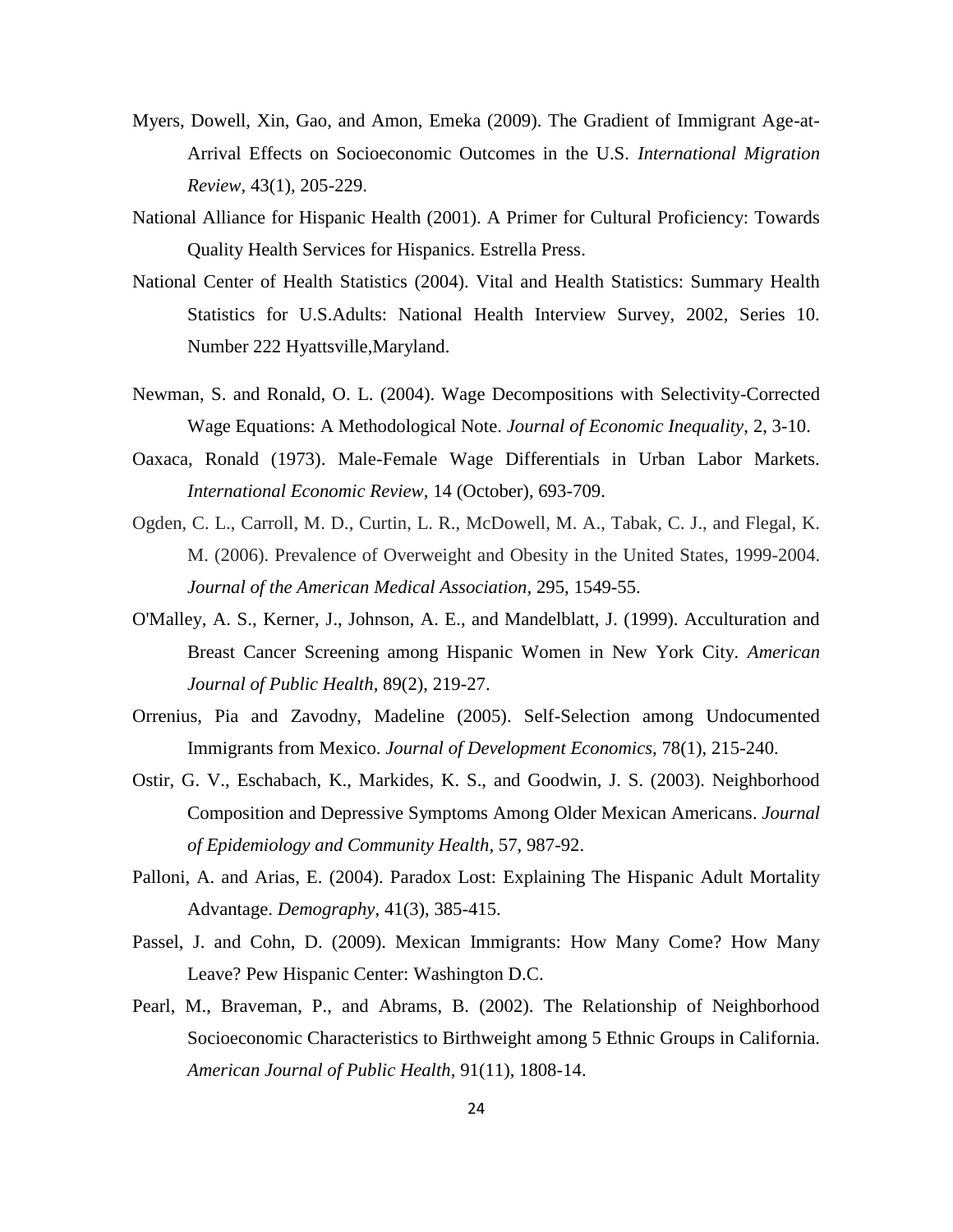- Riosmena, Fernando, Wong, Rebeca, and Palloni, Alberto (2013). Migration Selection, Protection, and Acculturation in Health: A Binational Perspective on Older Adults. *Demography,* 50(3), 1039-1064.
- Rubalcava, Luis N., Turuel, Graciela M., Duncan, Thomas, and Goldman, Noreen (2008). The Healthy Migrant Effect: New Findings from the Mexican Family Life Survey. *American Journal of Public Health,* 98(1), 78-84.
- Rumbaut, Ruben G. (2004). Ages, Life Stages, and Generational Cohorts: Decomposing the Immigrant First and Second Generations in the United States. *International Migration Review,* 38(3), 1160-1205.
- Singh, G. K. and Miller, B. A (2004). Health, Life Expectancy, and Mortality Patterns Among Immigrant Populations in the United States. *Canadian Journal of Public Health,* 95, 114-21.
- Singh, G. K. and Singhpush, M. (2002). Ethnic-Immigrant Differentials in Health Behaviors, Morbidity, and Cause Specific Mortality in the United States: An Analysis of two National Data Bases. *Human Biology,* 74(1), 83-109.
- Singh, G. K. and Singhpush, M. (2001). All Cause and Cause Specific Mortality of Immigrants and Native Born in the United States. *American Journal of Public Health,* 91(3), 392-99.
- Sorlie, P. D., Blacklund, E., Johnson, N., and Rogot, E. (1993). Mortality by Hispanic Status in the United States. *The Journal of the American Medical Association,* 270(20), 2464-68.
- Trejo, S. J. (1997). Why do Mexican-Americans Earn Low Wages? *Journal of Political Economy,* 105, 1235-68.
- United Nations (2006). 2004 World Survey of the Role of Women in Development: Women and International Migration. New York: United Nations.
- Urquia, M. L., O'Campo, P. J., and Heaman, M. I. (2012). Revisiting the Immigrant Paradox in Reproductive Health: The Roles of Duration of Residence and Ethnicity. *Social Science & Medicine,* 74, 1610-1621.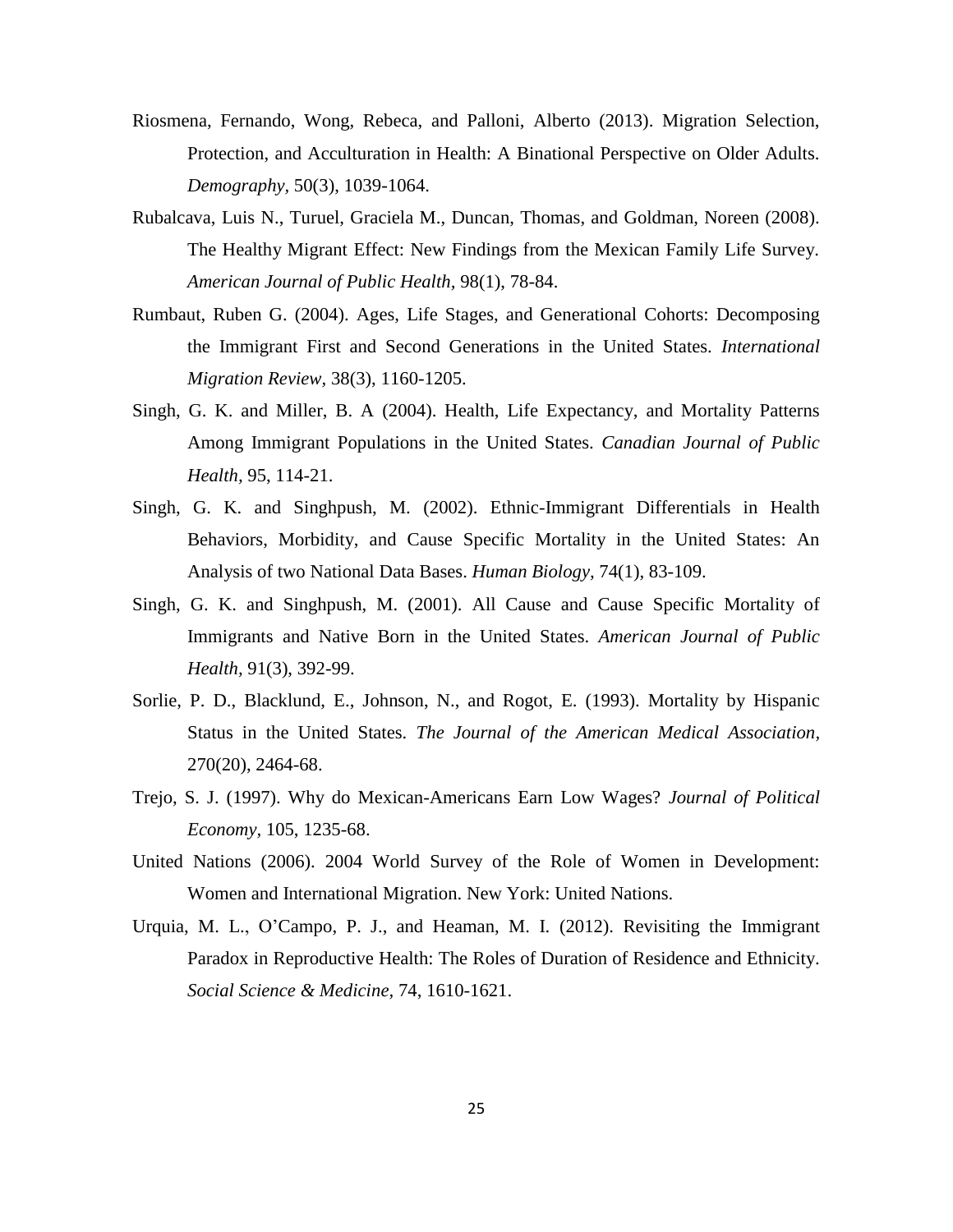Zambrana, R. E. and Carter-Pokras, O. (2010). The Role of Acculturation Research in Advancing Science and Practice in Reducing Health Care Disparities Among Latinos. *American Journal of Public Health,* 100(1), 18-23.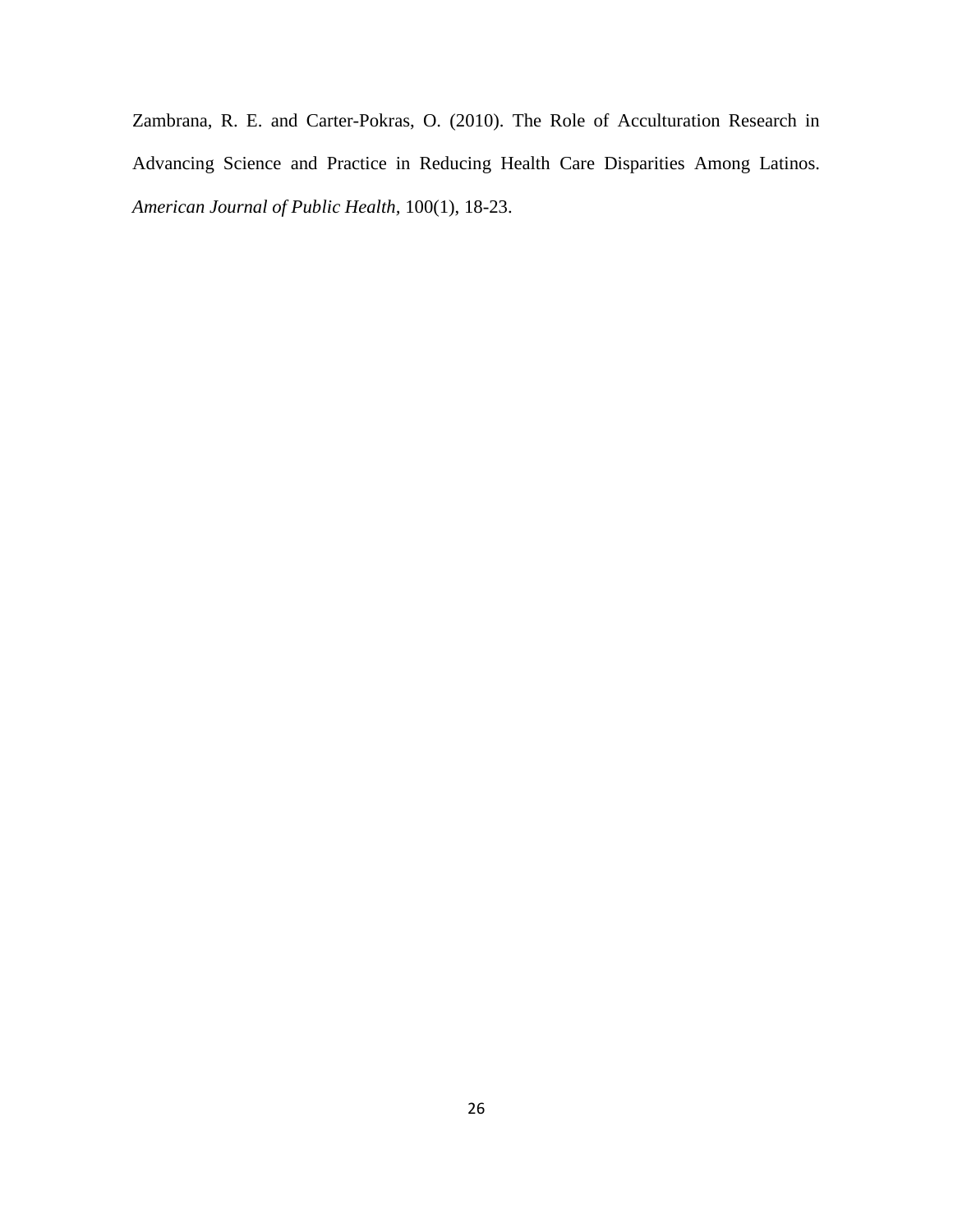## **Appendix**

|  |  |  | A.1 Nonlinear decomposition technique results using dichotomous health indicator |
|--|--|--|----------------------------------------------------------------------------------|
|--|--|--|----------------------------------------------------------------------------------|

| Nonlinear Model Decompositions |         |        |                                                                     |              |                 |          |               |  |  |  |  |  |
|--------------------------------|---------|--------|---------------------------------------------------------------------|--------------|-----------------|----------|---------------|--|--|--|--|--|
| <b>MALES</b>                   |         |        | NHIS Non-Hispanic Whites (A) Compared to NHIS Mexicans (B)<br>Heart |              |                 |          |               |  |  |  |  |  |
| (1)                            |         | Cancer | Condition                                                           | Hypertension | <b>Diabetes</b> | Obesity  | <b>Ulcers</b> |  |  |  |  |  |
| NHIS Mexicans=625              | Charac. | 0.023  | 0.004                                                               | $-0.008$     | 0.003           | 0.077    | $-0.046$      |  |  |  |  |  |
| NH Whites=6,358                | Coeff.  | 0.013  | 0.027                                                               | 0.114        | $-0.002$        | $-0.064$ | 0.074         |  |  |  |  |  |
|                                | Raw     | 0.037  | 0.031                                                               | 0.106        | 0.002           | 0.013    | 0.028         |  |  |  |  |  |
|                                |         |        |                                                                     |              |                 |          |               |  |  |  |  |  |
|                                |         |        | Heart                                                               |              |                 |          |               |  |  |  |  |  |
| <b>FEMALES</b>                 |         | Cancer | Condition                                                           | Hypertension | <b>Diabetes</b> | Obesity  | Ulcers        |  |  |  |  |  |
| (4)                            | Charac. | 0.027  | 0.021                                                               | $-0.068$     | $-0.043$        | $-0.066$ | $-0.012$      |  |  |  |  |  |
| NHIS Mexicans=647              | Coeff.  | 0.028  | 0.020                                                               | 0.084        | 0.024           | 0.016    | 0.042         |  |  |  |  |  |
| NH Whites=7,070                | Raw     | 0.055  | 0.041                                                               | 0.016        | $-0.019$        | $-0.050$ | 0.030         |  |  |  |  |  |

### **A.2 Constructed Groups (CB) and (BC)**

Once predicted health outcomes are computed for male and female and for each health condition for non-Hispanic Whites (A) and Mexican migrants (B), groups (CB) and (BC) are constructed. To construct group (CB), Mexican non-migrants (C) and Mexican migrants (B) are merged into a dataset. Probits are then run only for Mexican migrants (B) for males and females and for each health condition separately. After each regression, the predicted health outcomes are computed for both groups, including Mexican non-migrants (C):  $\hat{Y}_{iC} = X_{iC} \hat{\beta}_B$ . Finally, Mexican migrants (B) are dropped from the dataset and the people remaining would effectively have the characteristics of Mexican non-migrants (C) and the coefficients of Mexican migrants in the U.S. (B), group (CB). Their predicted health outcomes would be compared later to non-Hispanic Whites.

To construct group (CB), Mexican non-migrants (C) and Mexican migrants (B) are merged again into a dataset. This time, probits are run only for Mexican non-migrants (C) for males and females and for each health condition separately. After each regression, the predicted health outcomes are computed for both groups, including Mexican migrants (B):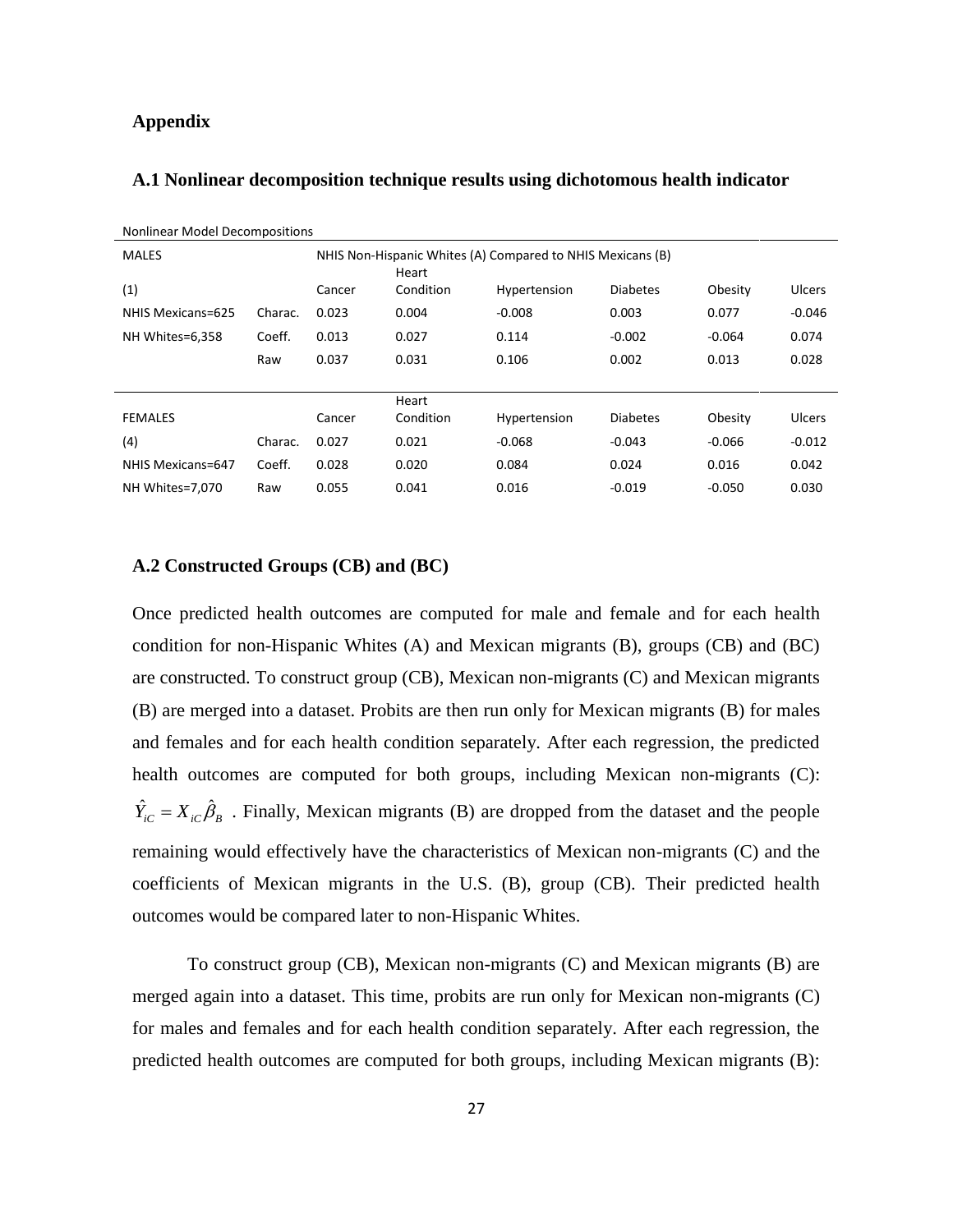$\hat{Y}_{iB} = X_{iB} \hat{\beta}_C$ . Finally, Mexican non-migrants (C) are dropped from the dataset and the people remaining would effectively have the characteristics of Mexican migrants (B) and the coefficients of Mexican non-migrants (C), group (BC). Their predicted health outcomes would also be compared later to non-Hispanic Whites.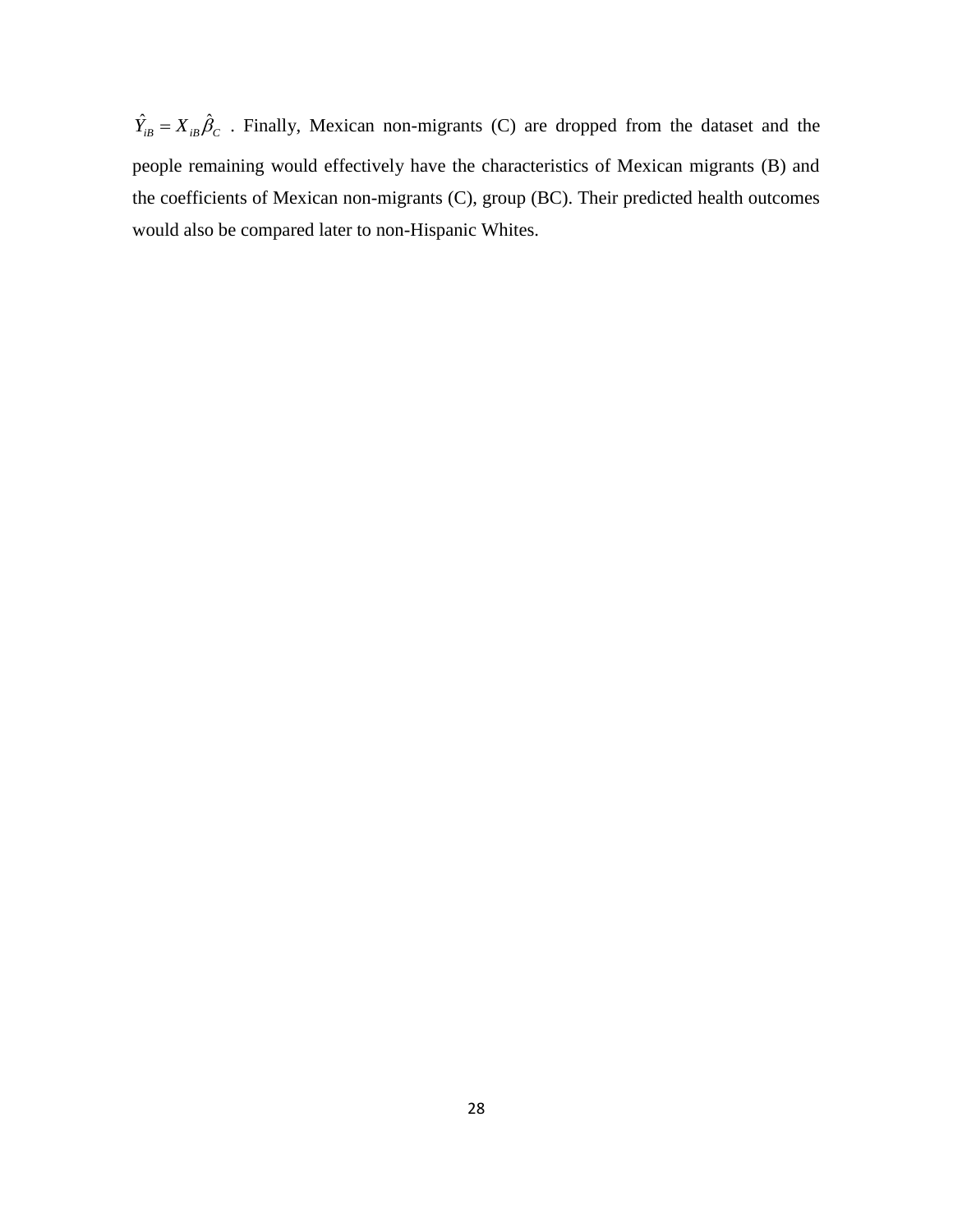Table 1. Summary Statistics 2002 NHIS and MxFLS data: Males

|                                 |                        | <b>NH-Whites</b> |           | <b>NHIS Mexicans</b> |           | <b>MxFLS non-migrants</b> |         |
|---------------------------------|------------------------|------------------|-----------|----------------------|-----------|---------------------------|---------|
|                                 |                        | (A)              | $(A)-(B)$ | (B)                  | $(B)-(C)$ | (C)                       | (A)-(C) |
| Condition                       | Cancer                 | 0.043            | ***       | 0.006                |           | 0.003                     | ***     |
|                                 |                        | (0.202)          |           | (0.080)              |           | (0.056)                   |         |
|                                 | <b>Heart Condition</b> | 0.051            | ***       | 0.019                |           | 0.018                     | ***     |
|                                 |                        | (0.220)          |           | (0.137)              |           | (0.134)                   |         |
|                                 | Hypertension           | 0.202            | $***$     | 0.094                | ***       | 0.062                     | ***     |
|                                 |                        | (0.401)          |           | (0.291)              |           | (0.240)                   |         |
|                                 | <b>Diabetes</b>        | 0.045            |           | 0.042                |           | 0.048                     |         |
|                                 |                        | (0.206)          |           | (0.200)              |           | (0.213)                   |         |
|                                 | Obesity                | 0.224            |           | 0.211                |           | 0.206                     | ***     |
|                                 |                        | (0.417)          |           | (0.408)              |           | (0.404)                   |         |
|                                 | <b>Ulcers</b>          | 0.067            | ***       | 0.039                | $***$     | 0.066                     |         |
|                                 |                        | (0.250)          |           | (0.193)              |           | (0.248)                   |         |
| Variable                        |                        |                  |           |                      |           |                           |         |
| Age                             |                        | 41.285           | ***       | 35.737               | $***$     | 37.253                    | ***     |
|                                 |                        | (12.453)         |           | (10.706)             |           | (12.916)                  |         |
| Married                         |                        | 0.585            | ***       | 0.713                |           | 0.722                     | ***     |
|                                 |                        | (0.492)          |           | (0.452)              |           | (0.448)                   |         |
| <b>Health Coverage</b>          |                        | 0.845            | ***       | 0.451                |           | 0.450                     | ***     |
|                                 |                        | (0.361)          |           | (0.498)              |           | (0.497)                   |         |
| <b>Years of Education</b>       |                        | 13.812           | ***       | 9.342                | $***$     | 5.831                     | ***     |
|                                 |                        | (2.259)          |           | (3.810)              |           | (4.060)                   |         |
| <b>Family Kids</b>              |                        | 0.617            | $***$     | 1.418                | $***$     | 1.833                     | ***     |
|                                 |                        | (1.020)          |           | (1.400)              |           | (1.588)                   |         |
| <b>Family Elders</b>            |                        | 0.034            |           | 0.024                | $***$     | 0.143                     | ***     |
|                                 |                        | (0.203)          |           | (0.191)              |           | (0.419)                   |         |
| <b>Family Highest Education</b> |                        | 4.218            | ***       | 2.632                | $***$     | 1.940                     | ***     |
|                                 |                        | (1.121)          |           | (1.297)              |           | (0.909)                   |         |
| Family Income                   |                        | 5.511            | ***       | 3.571                | $***$     | 5.370                     |         |
|                                 |                        | (2.911)          |           | (2.363)              |           | (2.858)                   |         |
| Own House                       |                        | 0.701            | ***       | 0.424                | $***$     | 0.705                     |         |
|                                 |                        | (0.457)          |           | (0.494)              |           | (0.456)                   |         |
| <b>Physical Activity</b>        |                        | 0.714            | ***       | 0.466                | ***       | 0.235                     | ***     |
|                                 |                        | (0.451)          |           | (0.499)              |           | (0.424)                   |         |
| Household Head                  |                        | 0.911            | ***       | 0.837                | $***$     | 0.704                     | ***     |
|                                 |                        | (0.284)          |           | (0.369)              |           | (0.456)                   |         |
| Smoker                          |                        | 0.533            | ***       | 0.421                | $***$     | 0.314                     | ***     |
|                                 |                        | (0.498)          |           | (0.494)              |           | (0.463)                   |         |
| English                         |                        | 0.996            | ***       | 0.423                |           |                           |         |
|                                 |                        | (0.061)          |           | (0.494)              |           |                           |         |
| Height                          |                        | 70.513           | ***       | 67.344               | ***       | 65.310                    | ***     |
|                                 |                        | (2.584)          |           | (2.526)              |           | (2.969)                   |         |
| Weight                          |                        | 191.788          | ***       | 176.653              | ***       | 162.019                   | $* * *$ |
|                                 |                        | (31.945)         |           | (27.225)             |           | (30.188)                  |         |
| Observations                    |                        | 6,327            |           | 620                  |           | 4,925                     |         |
|                                 |                        |                  |           |                      |           |                           |         |

Notes: \*\*\*p<0.01, \*\*p<0.05, \*p<0.1.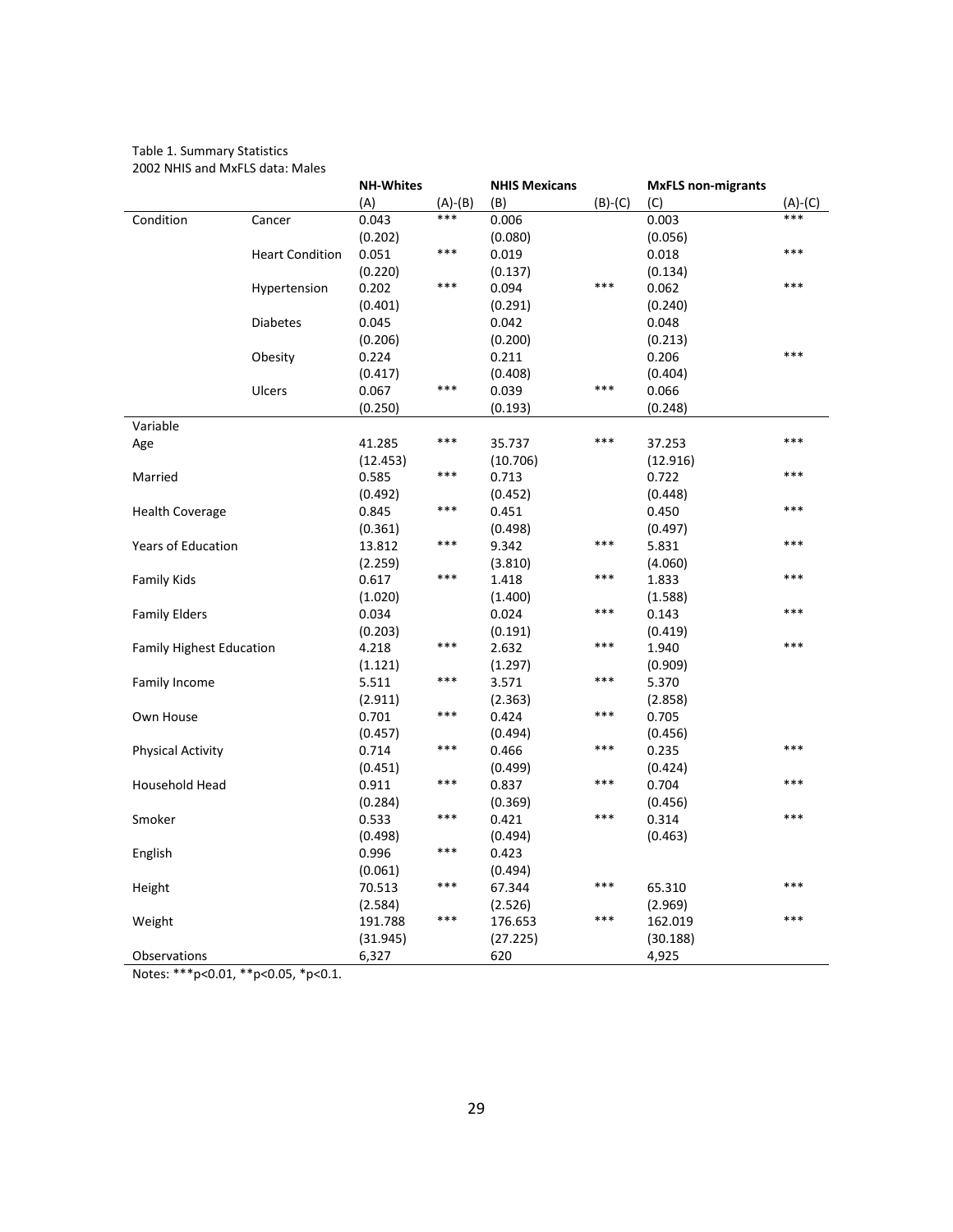#### Table 1. Summary Statistics (Continued) 2002 NHIS and MxFLS data: Females

| (A)<br>$(A)-(B)$<br>(B)<br>$(B)-(C)$<br>$(A)-(C)$<br>(C)<br>***<br>***<br>0.010<br>Condition<br>0.068<br>0.014<br>Cancer<br>(0.252)<br>(0.117)<br>(0.101)<br>***<br>***<br><b>Heart Condition</b><br>0.062<br>0.022<br>0.027<br>(0.240)<br>(0.146)<br>(0.160)<br>***<br>***<br>Hypertension<br>0.170<br>0.149<br>0.142<br>(0.375)<br>(0.356)<br>(0.349)<br>***<br>*<br>***<br><b>Diabetes</b><br>0.034<br>0.051<br>0.064<br>(0.180)<br>(0.220)<br>(0.244)<br>***<br>***<br>***<br>0.194<br>0.253<br>0.310<br>Obesity<br>(0.395)<br>(0.435)<br>(0.462)<br>***<br>***<br>Ulcers<br>0.079<br>0.048<br>0.086<br>(0.269)<br>(0.214)<br>(0.280)<br>Variable<br>***<br>***<br>41.012<br>Age<br>36.456<br>36.570<br>(12.616)<br>(11.412)<br>(12.427)<br>***<br>***<br>0.599<br>0.664<br>Married<br>0.699<br>(0.490)<br>(0.472)<br>(0.458)<br>$\ast$<br>***<br>***<br>0.435<br><b>Health Coverage</b><br>0.884<br>0.504<br>(0.500)<br>(0.495)<br>(0.319)<br>***<br>***<br>***<br><b>Years of Education</b><br>13.773<br>9.365<br>5.724<br>(3.926)<br>(2.175)<br>(4.097)<br>***<br>***<br>***<br>0.786<br>1.720<br>1.977<br><b>Family Kids</b><br>(1.610)<br>(1.092)<br>(1.420)<br>***<br>$* * *$<br>0.054<br><b>Family Elders</b><br>0.040<br>0.168<br>(0.242)<br>(0.204)<br>(0.445)<br>***<br>***<br>***<br><b>Family Highest Education</b><br>4.206<br>2.705<br>1.925<br>(1.304)<br>(0.918)<br>(1.127)<br>***<br>***<br>Family Income<br>5.304<br>3.546<br>5.081<br>(2.940)<br>(2.440)<br>(2.903) |
|--------------------------------------------------------------------------------------------------------------------------------------------------------------------------------------------------------------------------------------------------------------------------------------------------------------------------------------------------------------------------------------------------------------------------------------------------------------------------------------------------------------------------------------------------------------------------------------------------------------------------------------------------------------------------------------------------------------------------------------------------------------------------------------------------------------------------------------------------------------------------------------------------------------------------------------------------------------------------------------------------------------------------------------------------------------------------------------------------------------------------------------------------------------------------------------------------------------------------------------------------------------------------------------------------------------------------------------------------------------------------------------------------------------------------------------------------------------------------------------------|
|                                                                                                                                                                                                                                                                                                                                                                                                                                                                                                                                                                                                                                                                                                                                                                                                                                                                                                                                                                                                                                                                                                                                                                                                                                                                                                                                                                                                                                                                                            |
|                                                                                                                                                                                                                                                                                                                                                                                                                                                                                                                                                                                                                                                                                                                                                                                                                                                                                                                                                                                                                                                                                                                                                                                                                                                                                                                                                                                                                                                                                            |
|                                                                                                                                                                                                                                                                                                                                                                                                                                                                                                                                                                                                                                                                                                                                                                                                                                                                                                                                                                                                                                                                                                                                                                                                                                                                                                                                                                                                                                                                                            |
|                                                                                                                                                                                                                                                                                                                                                                                                                                                                                                                                                                                                                                                                                                                                                                                                                                                                                                                                                                                                                                                                                                                                                                                                                                                                                                                                                                                                                                                                                            |
|                                                                                                                                                                                                                                                                                                                                                                                                                                                                                                                                                                                                                                                                                                                                                                                                                                                                                                                                                                                                                                                                                                                                                                                                                                                                                                                                                                                                                                                                                            |
|                                                                                                                                                                                                                                                                                                                                                                                                                                                                                                                                                                                                                                                                                                                                                                                                                                                                                                                                                                                                                                                                                                                                                                                                                                                                                                                                                                                                                                                                                            |
|                                                                                                                                                                                                                                                                                                                                                                                                                                                                                                                                                                                                                                                                                                                                                                                                                                                                                                                                                                                                                                                                                                                                                                                                                                                                                                                                                                                                                                                                                            |
|                                                                                                                                                                                                                                                                                                                                                                                                                                                                                                                                                                                                                                                                                                                                                                                                                                                                                                                                                                                                                                                                                                                                                                                                                                                                                                                                                                                                                                                                                            |
|                                                                                                                                                                                                                                                                                                                                                                                                                                                                                                                                                                                                                                                                                                                                                                                                                                                                                                                                                                                                                                                                                                                                                                                                                                                                                                                                                                                                                                                                                            |
|                                                                                                                                                                                                                                                                                                                                                                                                                                                                                                                                                                                                                                                                                                                                                                                                                                                                                                                                                                                                                                                                                                                                                                                                                                                                                                                                                                                                                                                                                            |
|                                                                                                                                                                                                                                                                                                                                                                                                                                                                                                                                                                                                                                                                                                                                                                                                                                                                                                                                                                                                                                                                                                                                                                                                                                                                                                                                                                                                                                                                                            |
|                                                                                                                                                                                                                                                                                                                                                                                                                                                                                                                                                                                                                                                                                                                                                                                                                                                                                                                                                                                                                                                                                                                                                                                                                                                                                                                                                                                                                                                                                            |
|                                                                                                                                                                                                                                                                                                                                                                                                                                                                                                                                                                                                                                                                                                                                                                                                                                                                                                                                                                                                                                                                                                                                                                                                                                                                                                                                                                                                                                                                                            |
|                                                                                                                                                                                                                                                                                                                                                                                                                                                                                                                                                                                                                                                                                                                                                                                                                                                                                                                                                                                                                                                                                                                                                                                                                                                                                                                                                                                                                                                                                            |
|                                                                                                                                                                                                                                                                                                                                                                                                                                                                                                                                                                                                                                                                                                                                                                                                                                                                                                                                                                                                                                                                                                                                                                                                                                                                                                                                                                                                                                                                                            |
|                                                                                                                                                                                                                                                                                                                                                                                                                                                                                                                                                                                                                                                                                                                                                                                                                                                                                                                                                                                                                                                                                                                                                                                                                                                                                                                                                                                                                                                                                            |
|                                                                                                                                                                                                                                                                                                                                                                                                                                                                                                                                                                                                                                                                                                                                                                                                                                                                                                                                                                                                                                                                                                                                                                                                                                                                                                                                                                                                                                                                                            |
|                                                                                                                                                                                                                                                                                                                                                                                                                                                                                                                                                                                                                                                                                                                                                                                                                                                                                                                                                                                                                                                                                                                                                                                                                                                                                                                                                                                                                                                                                            |
|                                                                                                                                                                                                                                                                                                                                                                                                                                                                                                                                                                                                                                                                                                                                                                                                                                                                                                                                                                                                                                                                                                                                                                                                                                                                                                                                                                                                                                                                                            |
|                                                                                                                                                                                                                                                                                                                                                                                                                                                                                                                                                                                                                                                                                                                                                                                                                                                                                                                                                                                                                                                                                                                                                                                                                                                                                                                                                                                                                                                                                            |
|                                                                                                                                                                                                                                                                                                                                                                                                                                                                                                                                                                                                                                                                                                                                                                                                                                                                                                                                                                                                                                                                                                                                                                                                                                                                                                                                                                                                                                                                                            |
|                                                                                                                                                                                                                                                                                                                                                                                                                                                                                                                                                                                                                                                                                                                                                                                                                                                                                                                                                                                                                                                                                                                                                                                                                                                                                                                                                                                                                                                                                            |
|                                                                                                                                                                                                                                                                                                                                                                                                                                                                                                                                                                                                                                                                                                                                                                                                                                                                                                                                                                                                                                                                                                                                                                                                                                                                                                                                                                                                                                                                                            |
|                                                                                                                                                                                                                                                                                                                                                                                                                                                                                                                                                                                                                                                                                                                                                                                                                                                                                                                                                                                                                                                                                                                                                                                                                                                                                                                                                                                                                                                                                            |
|                                                                                                                                                                                                                                                                                                                                                                                                                                                                                                                                                                                                                                                                                                                                                                                                                                                                                                                                                                                                                                                                                                                                                                                                                                                                                                                                                                                                                                                                                            |
|                                                                                                                                                                                                                                                                                                                                                                                                                                                                                                                                                                                                                                                                                                                                                                                                                                                                                                                                                                                                                                                                                                                                                                                                                                                                                                                                                                                                                                                                                            |
|                                                                                                                                                                                                                                                                                                                                                                                                                                                                                                                                                                                                                                                                                                                                                                                                                                                                                                                                                                                                                                                                                                                                                                                                                                                                                                                                                                                                                                                                                            |
|                                                                                                                                                                                                                                                                                                                                                                                                                                                                                                                                                                                                                                                                                                                                                                                                                                                                                                                                                                                                                                                                                                                                                                                                                                                                                                                                                                                                                                                                                            |
|                                                                                                                                                                                                                                                                                                                                                                                                                                                                                                                                                                                                                                                                                                                                                                                                                                                                                                                                                                                                                                                                                                                                                                                                                                                                                                                                                                                                                                                                                            |
|                                                                                                                                                                                                                                                                                                                                                                                                                                                                                                                                                                                                                                                                                                                                                                                                                                                                                                                                                                                                                                                                                                                                                                                                                                                                                                                                                                                                                                                                                            |
| ***<br>***<br>Own House<br>0.702<br>0.712<br>0.448                                                                                                                                                                                                                                                                                                                                                                                                                                                                                                                                                                                                                                                                                                                                                                                                                                                                                                                                                                                                                                                                                                                                                                                                                                                                                                                                                                                                                                         |
| (0.457)<br>(0.497)<br>(0.453)                                                                                                                                                                                                                                                                                                                                                                                                                                                                                                                                                                                                                                                                                                                                                                                                                                                                                                                                                                                                                                                                                                                                                                                                                                                                                                                                                                                                                                                              |
| ***<br>***<br>***<br>0.701<br>0.415<br>0.146<br><b>Physical Activity</b>                                                                                                                                                                                                                                                                                                                                                                                                                                                                                                                                                                                                                                                                                                                                                                                                                                                                                                                                                                                                                                                                                                                                                                                                                                                                                                                                                                                                                   |
| (0.493)<br>(0.457)<br>(0.352)                                                                                                                                                                                                                                                                                                                                                                                                                                                                                                                                                                                                                                                                                                                                                                                                                                                                                                                                                                                                                                                                                                                                                                                                                                                                                                                                                                                                                                                              |
| ***<br>***<br>***<br>Household Head<br>0.877<br>0.728<br>0.922                                                                                                                                                                                                                                                                                                                                                                                                                                                                                                                                                                                                                                                                                                                                                                                                                                                                                                                                                                                                                                                                                                                                                                                                                                                                                                                                                                                                                             |
| (0.268)<br>(0.328)<br>(0.445)                                                                                                                                                                                                                                                                                                                                                                                                                                                                                                                                                                                                                                                                                                                                                                                                                                                                                                                                                                                                                                                                                                                                                                                                                                                                                                                                                                                                                                                              |
| ***<br>***<br>***<br>Smoker<br>0.156<br>0.095<br>0.468                                                                                                                                                                                                                                                                                                                                                                                                                                                                                                                                                                                                                                                                                                                                                                                                                                                                                                                                                                                                                                                                                                                                                                                                                                                                                                                                                                                                                                     |
| (0.362)<br>(0.292)<br>(0.498)                                                                                                                                                                                                                                                                                                                                                                                                                                                                                                                                                                                                                                                                                                                                                                                                                                                                                                                                                                                                                                                                                                                                                                                                                                                                                                                                                                                                                                                              |
| ***<br>0.994<br>English<br>0.415                                                                                                                                                                                                                                                                                                                                                                                                                                                                                                                                                                                                                                                                                                                                                                                                                                                                                                                                                                                                                                                                                                                                                                                                                                                                                                                                                                                                                                                           |
| (0.075)<br>(0.493)                                                                                                                                                                                                                                                                                                                                                                                                                                                                                                                                                                                                                                                                                                                                                                                                                                                                                                                                                                                                                                                                                                                                                                                                                                                                                                                                                                                                                                                                         |
| **<br>***<br>***<br>64.673<br>63.089<br>60.321<br>Height                                                                                                                                                                                                                                                                                                                                                                                                                                                                                                                                                                                                                                                                                                                                                                                                                                                                                                                                                                                                                                                                                                                                                                                                                                                                                                                                                                                                                                   |
| (2.802)<br>(2.463)<br>(2.311)                                                                                                                                                                                                                                                                                                                                                                                                                                                                                                                                                                                                                                                                                                                                                                                                                                                                                                                                                                                                                                                                                                                                                                                                                                                                                                                                                                                                                                                              |
| ***<br>$* * *$<br>*<br>144.421<br>Weight<br>152.205<br>154.135                                                                                                                                                                                                                                                                                                                                                                                                                                                                                                                                                                                                                                                                                                                                                                                                                                                                                                                                                                                                                                                                                                                                                                                                                                                                                                                                                                                                                             |
| (31.893)<br>(28.959)<br>(30.322)                                                                                                                                                                                                                                                                                                                                                                                                                                                                                                                                                                                                                                                                                                                                                                                                                                                                                                                                                                                                                                                                                                                                                                                                                                                                                                                                                                                                                                                           |
| 643<br>6,888<br>Observations<br>7,045                                                                                                                                                                                                                                                                                                                                                                                                                                                                                                                                                                                                                                                                                                                                                                                                                                                                                                                                                                                                                                                                                                                                                                                                                                                                                                                                                                                                                                                      |

Notes: \*\*\*p<0.01, \*\*p<0.05, \*p<0.1.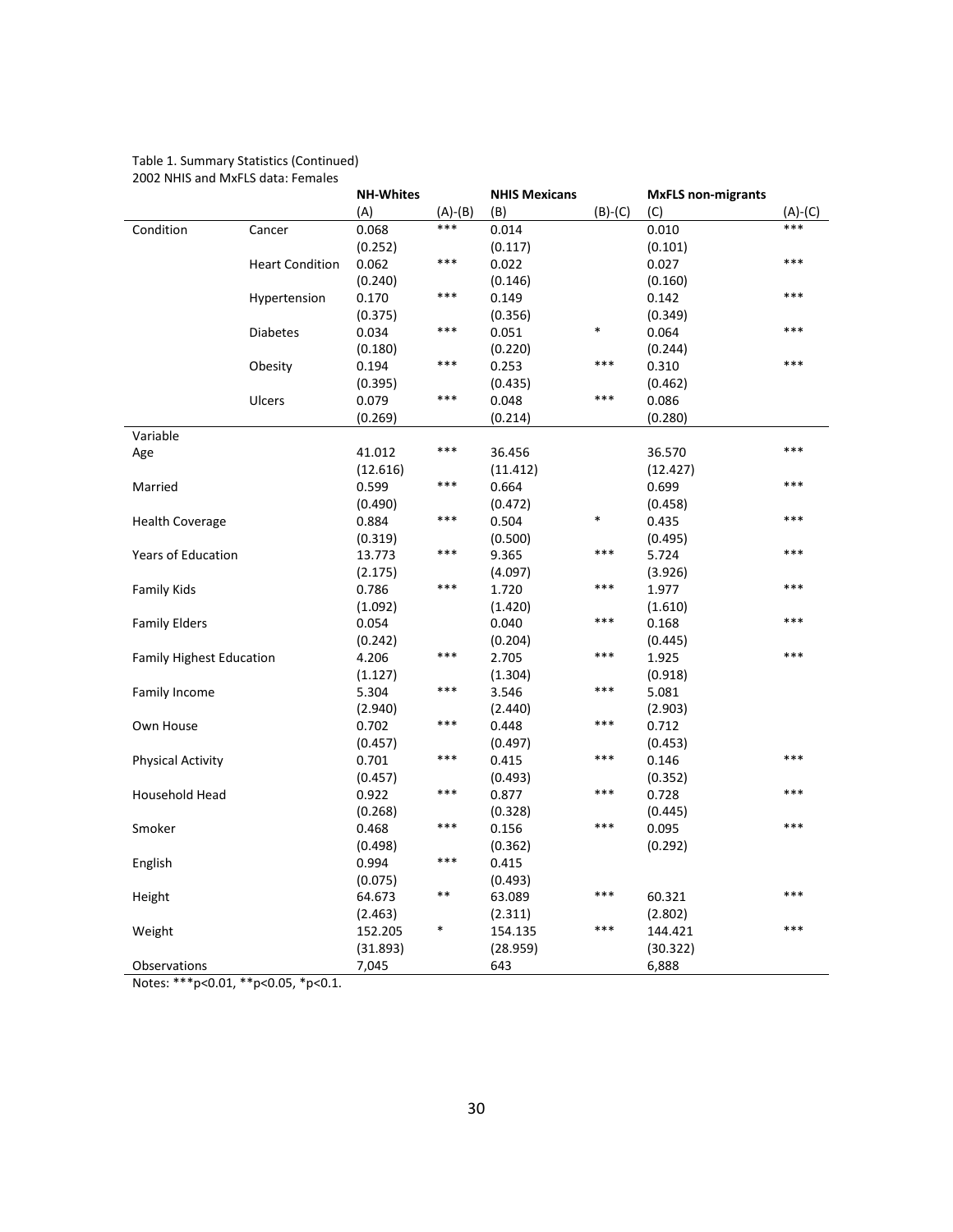#### Table 2. Predicted Disease Incidence Decompositions

|                      |         | <b>MALES</b>   |       |                    |       |                                                                 |       |                 |       |          |       |          |     |
|----------------------|---------|----------------|-------|--------------------|-------|-----------------------------------------------------------------|-------|-----------------|-------|----------|-------|----------|-----|
| (1)                  |         |                |       |                    |       | NHIS Non-Hispanic Whites (A) Compared to NHIS Mexicans (B)      |       |                 |       |          |       |          |     |
|                      |         | Cancer         |       | Heart<br>Condition |       | Hypertension                                                    |       | <b>Diabetes</b> |       | Obesity  |       | Ulcers   |     |
| NHIS Mexicans=620    | Charac. | 0.026          | ***   | 0.005              | ***   | $-0.009$                                                        |       | $-0.006$        | $***$ | 0.070    | ***   | $-0.043$ | *** |
| NH Whites=6,327      | Coeff.  | 0.011          | ***   | 0.023              | $***$ | 0.115                                                           | $***$ | 0.008           | $***$ | $-0.056$ | $***$ | 0.071    | *** |
|                      | Raw     | 0.037          |       | 0.028              |       | 0.106                                                           |       | 0.002           |       | 0.014    |       | 0.028    |     |
| (2)                  |         |                |       |                    |       | NHIS Non-Hispanic Whites (A) Compared to Constructed Group (CB) |       |                 |       |          |       |          |     |
|                      |         | Cancer         |       | Heart<br>Condition |       | Hypertension                                                    |       | <b>Diabetes</b> |       | Obesity  |       | Ulcers   |     |
| MxFLS Mexicans=4,925 | Charac. | 0.037          | $***$ | 0.000              |       | $-0.030$                                                        | $***$ | $-0.008$        | $***$ | 0.138    | ***   | $-0.058$ | *** |
| NH Whites=6,327      | Coeff.  | 0.004          | ***   | $-0.008$           | ***   | 0.185                                                           | $***$ | 0.008           | ***   | $-0.080$ | ***   | 0.088    | *** |
|                      | Raw     | 0.041          |       | $-0.008$           |       | 0.156                                                           |       | 0.000           |       | 0.058    |       | 0.030    |     |
| (3)                  |         |                |       | Heart              |       | NHIS Non-Hispanic Whites (A) Compared to Constructed Group (BC) |       |                 |       |          |       |          |     |
|                      |         | Cancer         |       | Condition          |       | Hypertension                                                    |       | <b>Diabetes</b> |       | Obesity  |       | Ulcers   |     |
| NHIS Mexicans=620    | Charac. | 0.026          | ***   | 0.003              | ***   | $-0.009$                                                        |       | $-0.006$        | $***$ | 0.070    | ***   | $-0.043$ | *** |
| NH Whites=6,327      | Coeff.  | 0.015          | ***   | 0.035              | ***   | 0.142                                                           | ***   | $-0.001$        |       | $-0.049$ | ***   | 0.044    | *** |
|                      | Raw     | 0.041          |       | 0.038              |       | 0.134                                                           |       | $-0.007$        |       | 0.021    |       | 0.001    |     |
|                      |         |                |       |                    |       |                                                                 |       |                 |       |          |       |          |     |
|                      |         | <b>FEMALES</b> |       |                    |       |                                                                 |       |                 |       |          |       |          |     |
| (4)                  |         |                |       | Heart              |       | NHIS Non-Hispanic Whites (A) Compared to NHIS Mexicans (B)      |       |                 |       |          |       |          |     |
|                      |         | Cancer         |       | Condition          |       | Hypertension                                                    |       | <b>Diabetes</b> |       | Obesity  |       | Ulcers   |     |
| NHIS Mexicans=643    | Charac. | 0.028          | ***   | 0.022              | ***   | $-0.077$                                                        | ***   | $-0.052$        | $***$ | $-0.067$ | ***   | $-0.018$ | *** |
| NH Whites=7,045      | Coeff.  | 0.027          | ***   | 0.019              | ***   | 0.093                                                           | $***$ | 0.032           | ***   | 0.016    | ***   | 0.048    | *** |
|                      | Raw     | 0.054          |       | 0.041              |       | 0.016                                                           |       | $-0.019$        |       | $-0.051$ |       | 0.030    |     |
| (5)                  |         |                |       | Heart              |       | NHIS Non-Hispanic Whites (A) Compared to Constructed Group (CB) |       |                 |       |          |       |          |     |
|                      |         | Cancer         |       | Condition          |       | Hypertension                                                    |       | <b>Diabetes</b> |       | Obesity  |       | Ulcers   |     |
| MxFLS Mexicans=6.888 | Charac. | 0.040          | ***   | 0.037              | ***   | $-0.119$                                                        | ***   | $-0.078$        | ***   | $-0.054$ | ***   | $-0.023$ | *** |

|                   | Raw     | 0.062                                                           |     | 0.039     |     | 0.017        |     | $-0.102$        |     | $-0.100$ |     | $-0.003$ |     |
|-------------------|---------|-----------------------------------------------------------------|-----|-----------|-----|--------------|-----|-----------------|-----|----------|-----|----------|-----|
| (6)               |         | NHIS Non-Hispanic Whites (A) Compared to Constructed Group (BC) |     |           |     |              |     |                 |     |          |     |          |     |
|                   |         |                                                                 |     | Heart     |     |              |     |                 |     |          |     |          |     |
|                   |         | Cancer                                                          |     | Condition |     | Hypertension |     | <b>Diabetes</b> |     | Obesity  |     | Ulcers   |     |
| NHIS Mexicans=643 | Charac. | 0.027                                                           | *** | 0.022     | *** | $-0.077$     | *** | $-0.052$        | *** | $-0.067$ | *** | $-0.018$ | *** |
| NH Whites=7,045   | Coeff.  | 0.027                                                           | *** | 0.009     | *** | 0.075        | *** | 0.022           | *** | 0.018    | *** | $-0.008$ | *** |
|                   | Raw     | 0.054                                                           |     | 0.031     |     | $-0.002$     |     | $-0.030$        |     | $-0.049$ |     | $-0.026$ |     |

NH Whites=7,045 Coeff. 0.022 \*\*\* 0.002 \* 0.136 \*\*\* -0.024 \*\*\* -0.045 \*\*\* 0.020 \*\*\*

Source: Own estimations with 2002 NHIS and MxFLS data.

Notes: Standard errors obtained via bootstrap method. \*\*\*p<0.01, \*\*p<0.05, \*p<0.1.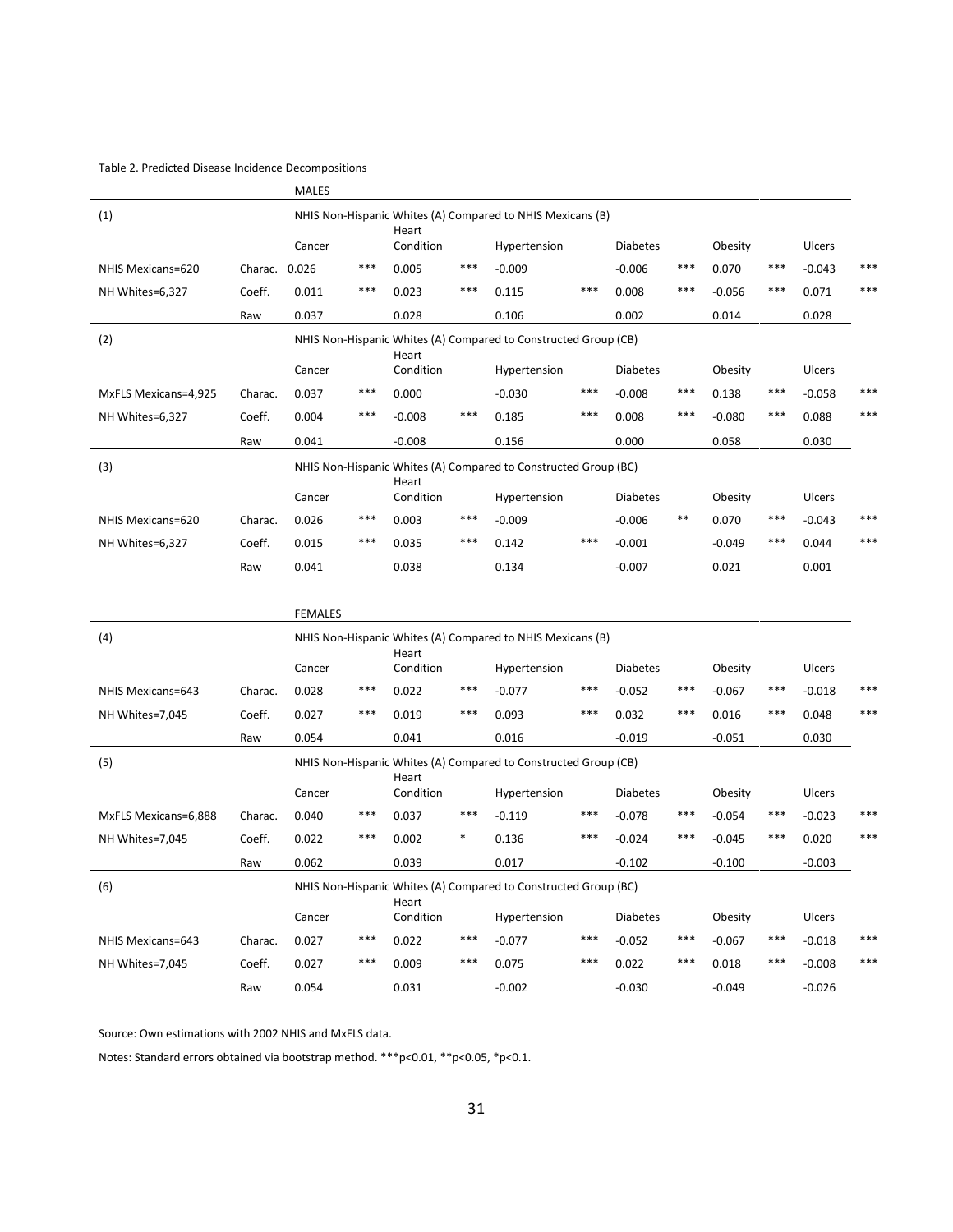#### Table 3. Original and Selectivity-Adjusted Decompositions

|                        |         |                           | <b>MALES</b>            |                         |                           | <b>FEMALES</b>          |                         |
|------------------------|---------|---------------------------|-------------------------|-------------------------|---------------------------|-------------------------|-------------------------|
|                        |         | Original<br>Decomposition | Selectivity<br>Adjusted | Difference<br>$(1)-(2)$ | Original<br>Decomposition | Selectivity<br>Adjusted | Difference<br>$(1)-(2)$ |
|                        |         | (1)                       | (2)                     | (3)                     | (1)                       | (2)                     | (3)                     |
| Cancer                 | Charac. | 0.026                     | 0.037                   | $-0.011$                | 0.028                     | 0.040                   | $-0.013$                |
|                        | Coeff.  | 0.011                     | 0.015                   | $-0.004$                | 0.027                     | 0.027                   | $-0.001$                |
|                        | Raw     | 0.037                     | 0.052                   | $-0.015$                | 0.054                     | 0.068                   | $-0.013$                |
| <b>Heart Condition</b> | Charac. | 0.005                     | 0.000                   | 0.005                   | 0.022                     | 0.037                   | $-0.015$                |
|                        | Coeff.  | 0.023                     | 0.035                   | $-0.012$                | 0.019                     | 0.009                   | 0.010                   |
|                        | Raw     | 0.028                     | 0.035                   | $-0.008$                | 0.041                     | 0.046                   | $-0.005$                |
| Hypertension           | Charac. | $-0.009$                  | $-0.030$                | 0.021                   | $-0.077$                  | $-0.119$                | 0.042                   |
|                        | Coeff.  | 0.115                     | 0.142                   | $-0.028$                | 0.093                     | 0.075                   | 0.018                   |
|                        | Raw     | 0.106                     | 0.113                   | $-0.007$                | 0.016                     | $-0.044$                | 0.060                   |
| <b>Diabetes</b>        | Charac. | $-0.006$                  | $-0.008$                | 0.002                   | $-0.052$                  | $-0.078$                | 0.026                   |
|                        | Coeff.  | 0.008                     | $-0.001$                | 0.009                   | 0.032                     | 0.022                   | 0.010                   |
|                        | Raw     | 0.002                     | $-0.009$                | 0.011                   | $-0.019$                  | $-0.056$                | 0.037                   |
| Obesity                | Charac. | 0.070                     | 0.138                   | $-0.068$                | $-0.067$                  | $-0.054$                | $-0.013$                |
|                        | Coeff.  | $-0.056$                  | $-0.049$                | $-0.007$                | 0.016                     | 0.018                   | $-0.002$                |
|                        | Raw     | 0.014                     | 0.089                   | $-0.076$                | $-0.051$                  | $-0.036$                | $-0.014$                |
| Ulcers                 | Charac. | $-0.043$                  | $-0.058$                | 0.014                   | $-0.018$                  | $-0.023$                | 0.005                   |
|                        | Coeff.  | 0.071                     | 0.044                   | 0.027                   | 0.048                     | $-0.008$                | 0.056                   |
|                        | Raw     | 0.028                     | $-0.014$                | 0.041                   | 0.030                     | $-0.031$                | 0.061                   |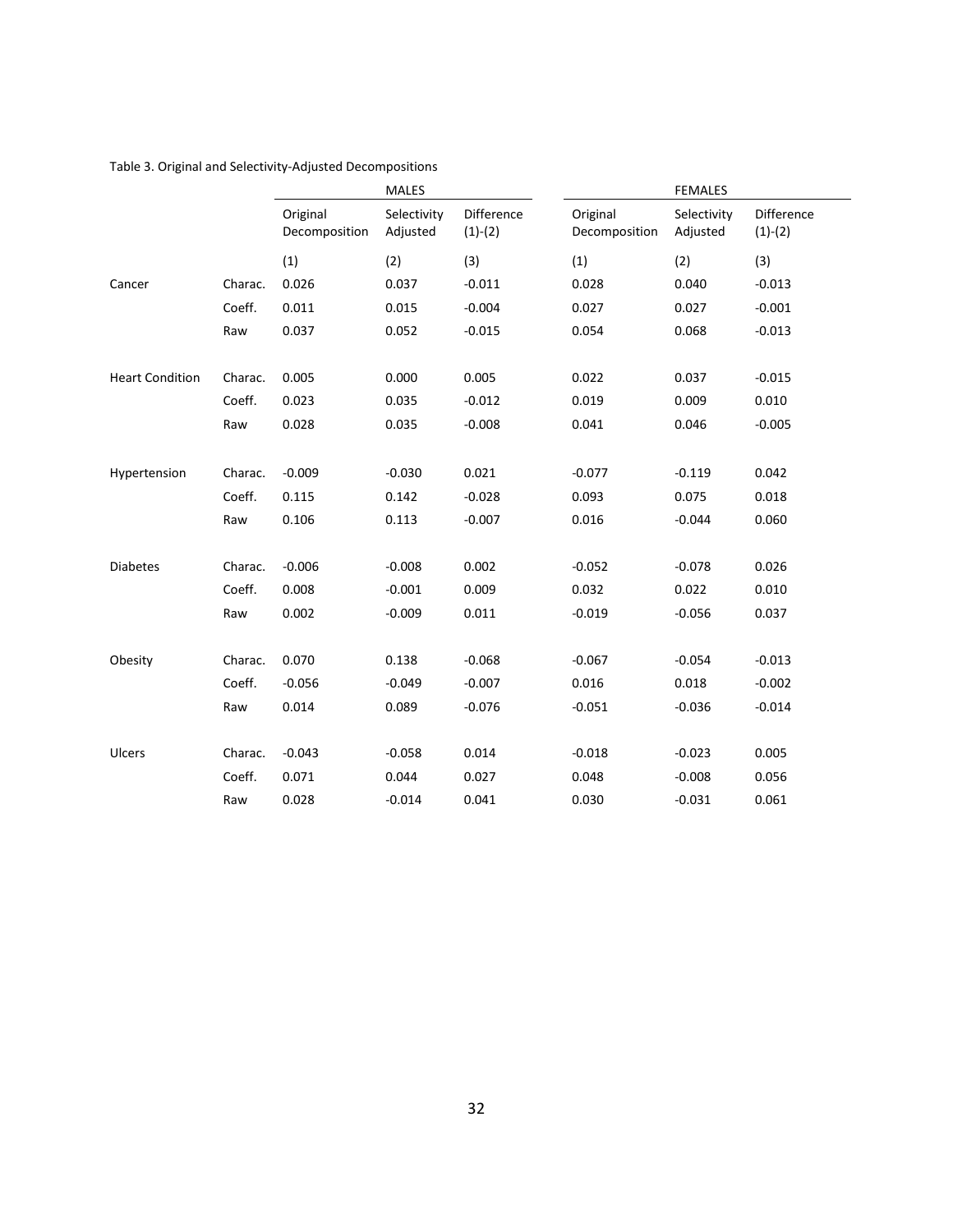|                        | Males     |              | Females                  |              |  |  |  |
|------------------------|-----------|--------------|--------------------------|--------------|--|--|--|
|                        | Observed  | Not Observed | Observed                 | Not Observed |  |  |  |
| Cancer                 | $\sim$    | ۰            | $\overline{\phantom{0}}$ | ۰            |  |  |  |
| <b>Heart Condition</b> | $\ddot{}$ |              |                          | $\ddot{}$    |  |  |  |
| Hypertension           | $\ddot{}$ | ۰            | $\ddot{}$                | $\ddot{}$    |  |  |  |
| <b>Diabetes</b>        | $\ddot{}$ | $\ddot{}$    | $\ddot{}$                | $\ddot{}$    |  |  |  |
| Obesity                |           | ۰            | ۰                        |              |  |  |  |
| Ulcer                  | $\ddot{}$ | $\ddot{}$    | $\ddot{}$                | $\ddot{}$    |  |  |  |

#### Table 4. Selectivity Type Based on Decomposition Results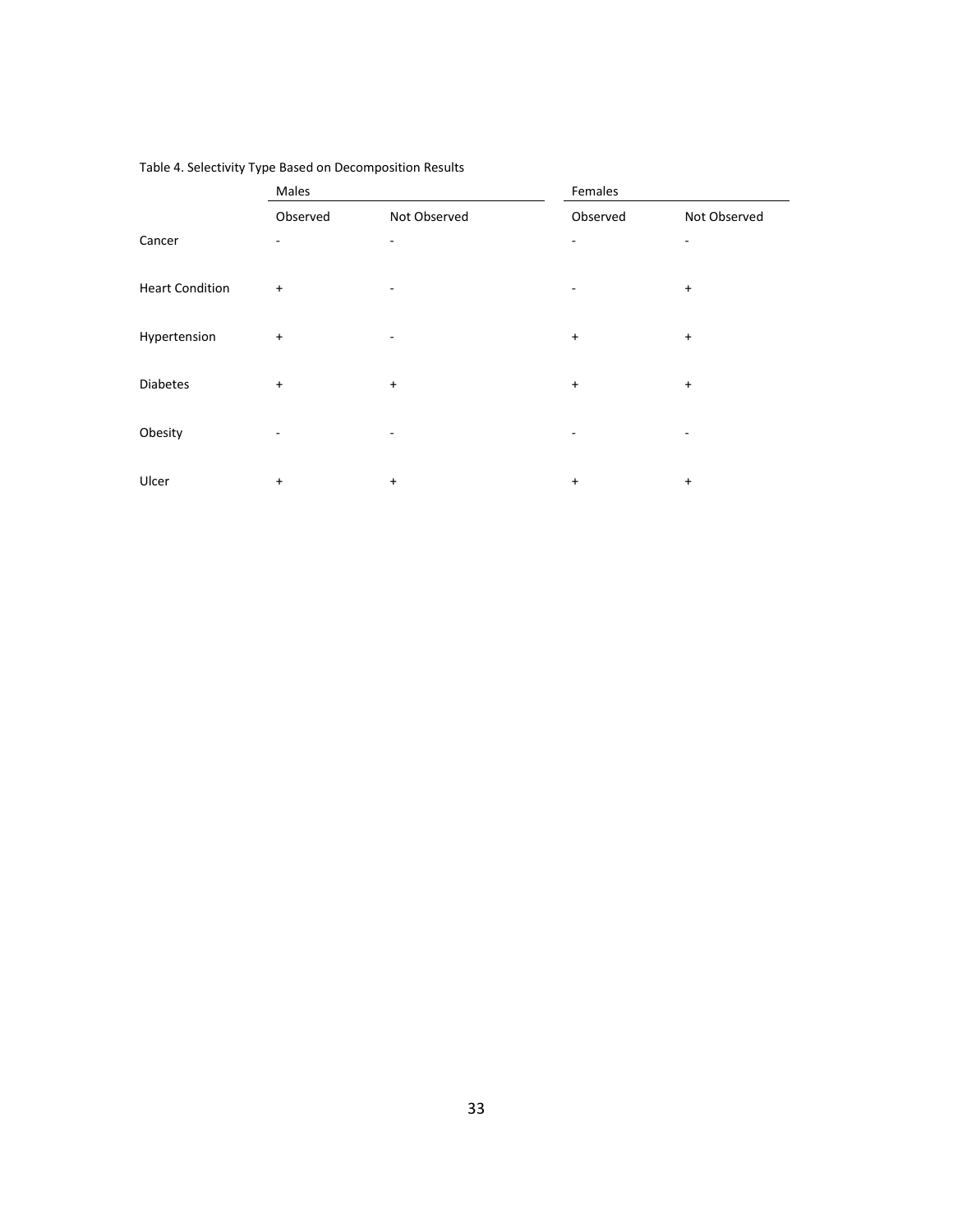Table 5. Disease Incidence by Time Spent in the U.S. NHIS 2002 Mexicans and MxFLS Future Migrants

2002 NHIS Mexican Migrants

| Years in the U.S. | Percentage |
|-------------------|------------|
| Less than 1       | 2.27       |
| $1 - 5$ Years     | 16.21      |
| $5 - 10$ Years    | 18.41      |
| 10 - <15 Years    | 21.98      |
| 15 and More Years | 41 14      |

|                        | Future<br>Migrants |            |             | Current<br>Migrants-<br>Years<br>in<br>the U.S. |                  |       |
|------------------------|--------------------|------------|-------------|-------------------------------------------------|------------------|-------|
| Disease Incidence      |                    |            | Less than 5 |                                                 | 15<br>or<br>More |       |
|                        | (1)                | $\ddagger$ | (2)         | $++$                                            | (3)              | $+++$ |
| Cancer                 | 0.009              |            | 0.007       |                                                 | 0.015            |       |
|                        | (.005)             |            | (0.005)     |                                                 | (0.004)          |       |
| <b>Heart Condition</b> | 0.029              |            | 0.015       |                                                 | 0.028            |       |
|                        | (.009)             |            | (0.007)     |                                                 | (0.006)          |       |
| Hypertension           | 0.077              |            | 0.048       | ***                                             | 0.176            | ***   |
|                        | (.014)             |            | (0.013)     |                                                 | (0.015)          |       |
| <b>Diabetes</b>        | 0.024              |            | 0.015       | ***                                             | 0.084            | ***   |
|                        | (.008)             |            | (0.007)     |                                                 | (0.011)          |       |
| Obesity                | 0.165              | $\ast$     | 0.109       | ***                                             | 0.286            | ***   |
|                        | (.019)             |            | (0.023)     |                                                 | (0.019)          |       |
| <b>Ulcers</b>          | 0.068              | ***        | 0.007       | ***                                             | 0.065            |       |
|                        | (.013)             |            | (0.005)     |                                                 | (0.010)          |       |
| Observations           | 298                |            | 666         |                                                 | 558              |       |

Notes: †: Statistical significance with respect to migrants with less than 5 years in the U.S.

††: Statistical significance with respect to migrants with 15 or more years in the U.S.

†††: Statistical significance between future migrants and migrants with 15 or more years in the U.S.